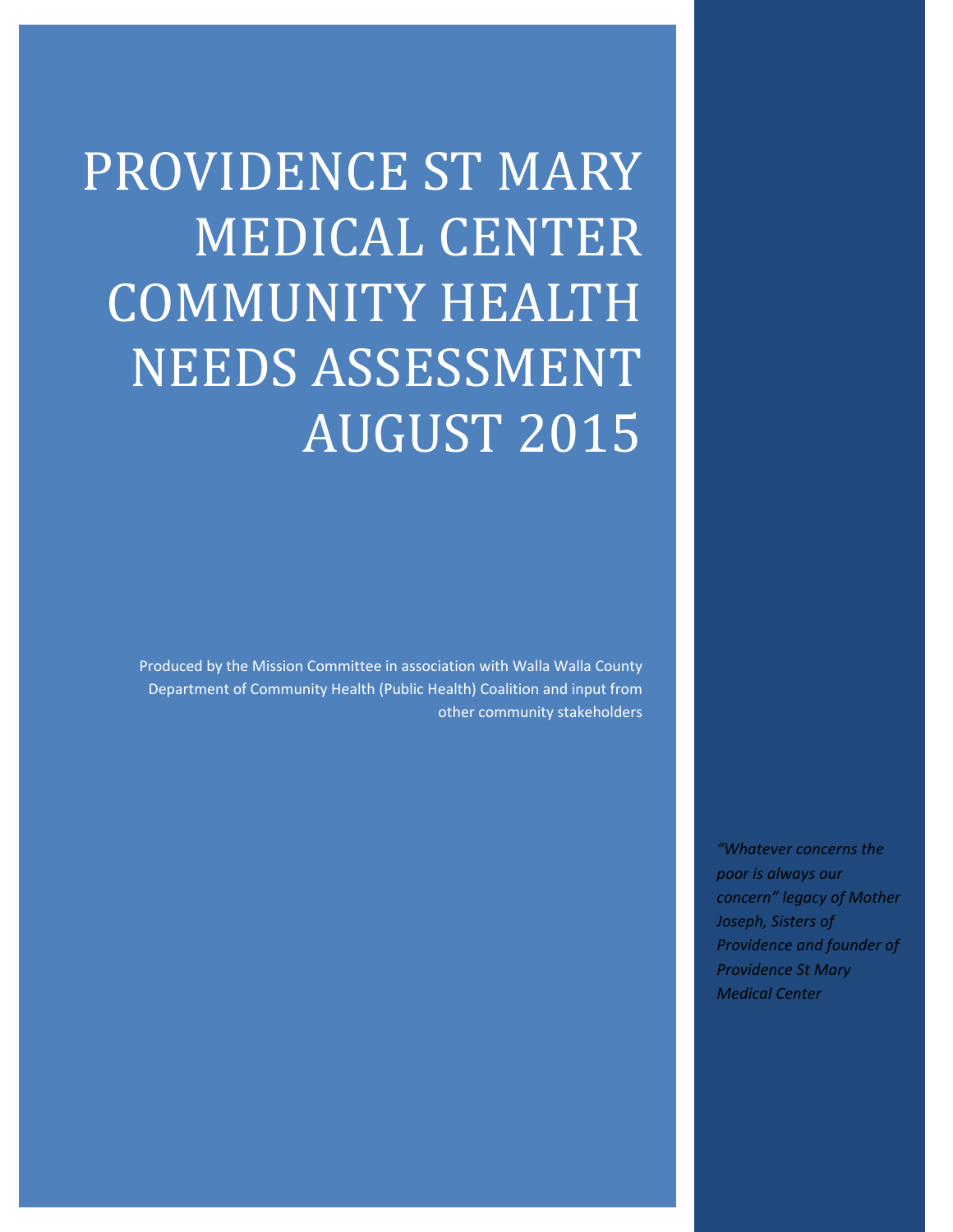# **INTRODUCTION**

### **What is Community Benefit?**

Community benefits are programs or activities that promote health and healing in response to identified community needs and meet at least one of these community benefit objectives:

- Improve access to health care services
- Enhance the health of the community
- Advance medical or health care knowledge
- Support or reduce the burden of government or other community efforts in addressing identified areas of community health need

A *community health needs assessment* is a systematic process involving community partners to identify and analyze community health needs and assets in order to prioritize these needs, and to plan and act upon significant unmet community health needs.

An *implementation strategy* is the hospital's plan for addressing community health needs, including significant health needs identified in the community health needs assessment. The implementation strategy is also known as the hospital's overall community benefit plan.

#### **Guiding Principles for Catholic Health Care Ministries**

- *Those who live in poverty or are vulnerable at the margins of our society have a moral priority for services*. While assessments will look at the health needs of the overall community, low‐ income or other disadvantaged or at risk populations deserve special attention and priority.
- *Not‐for‐profit health care has a responsibility to work towards improved health in the communities they serve.* Assessment results and implementation strategy must be put into action and these actions evaluated and refined, as needed, to ensure that the community partners are achieving their goal – improved community health.
- *Health care facilities should actively involve community members, organizations, and agencies in their community benefit programs.* Collaboration with community partners expands the community's capacity to address health needs through a shared vision, shared resources and skills, and creates a foundation for coordinated efforts to improve community health.
- *Health care organizations must demonstrate the value of their community service.* Government, community members, funders and others committed to improving community health want to know that tax-exempt hospitals are aware of major needs of the community and that their benefit planning takes into account these needs.
- *Community benefit programs must be integrated throughout health care organizations.* The result of the assessment and the community benefit plan should be integrated with the strategic and operational plans of the organization to carry out these processes effectively.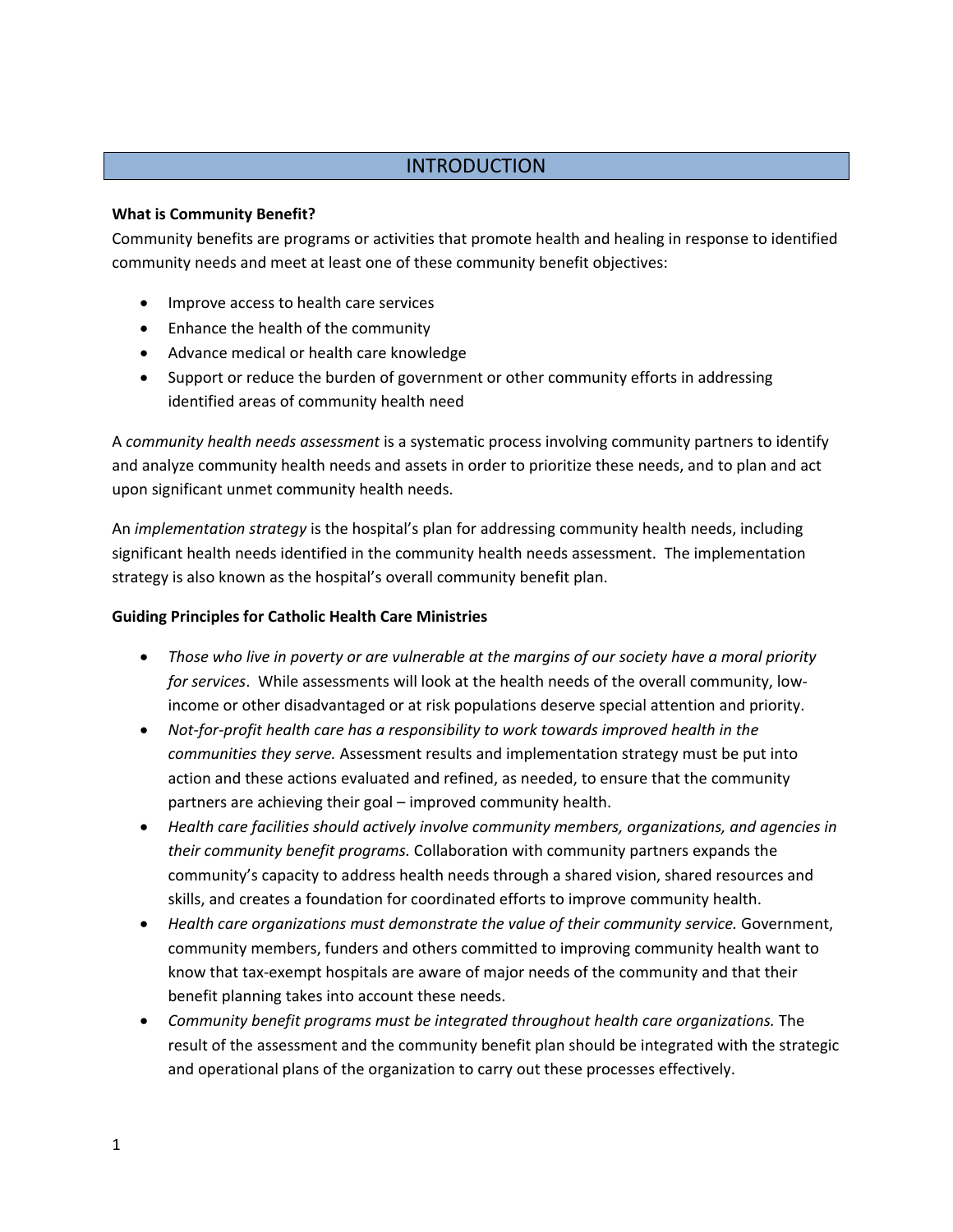*Leadership commitment is required for successful community benefit program.* As leaders of charitable organizations, hospital board members, chief executive officers and senior managers should view improved community health as important concerns of their organizations. Leadership commitment ensures that assessment and planning processes are viewed as organizational priorities to implement programs that will improve the long‐term health of the community. (\*Catholic Health Association)

#### **Federal Requirements**

In order to comply with the federal tax‐exemption requirements of the Affordable Care Act, a tax‐ exempt hospital must:

- Conduct a community health needs assessment every three years. The assessment must 1) take into account input from persons who represent the broad interests of the community served by the hospital facility, including those with knowledge of or expertise in public health, 2) be made widely available to the public .
- Adopt an implementation strategy to meet the community health needs identified through the assessment.
- Report how it is addressing the needs identified in the community health needs assessment and provide a description of the needs that are not being addressed with the reasons why such needs are not being addressed.

## **MISSION**

Identifying community needs and plans to meet those needs was the starting place of the Providence ministries, including Providence St Mary Medical Center. Through the work of Mother Joseph and the other sisters who historically served in this region plans were made to address the needs for homes for orphans and widows, schools to teach the skills of reading and writing, and hospitals to care for the sick. Populations served included those in poverty, those who were illiterate, the children and elderly, Native Americans, the mentally ill, and victims of epidemics which swept the area at that time. Community partners included women's and other community charitable organizations, city officials, churches and interfaith groups, members of the military forces in the region, and the gold miners.

Our Mission as People of Providence is to reveal God's love for all, especially the poor and vulnerable through our compassionate service.

Today that mission carries on in recent years with support for youth at risk, the mentally ill, women and children who need emergency shelter and a safe place away from violence, free health care screenings and health education for diverse populations, mass immunization clinics, and support for healthy lifestyles. The future health care trends will bring increased focus on health disparities in communities with emphasis on social determinants, population‐based health, and evidence‐based seamless continuum of care. There will be more alignment of community partners to share resources to address the community health needs. This focus will bring a change from traditional clinical service delivery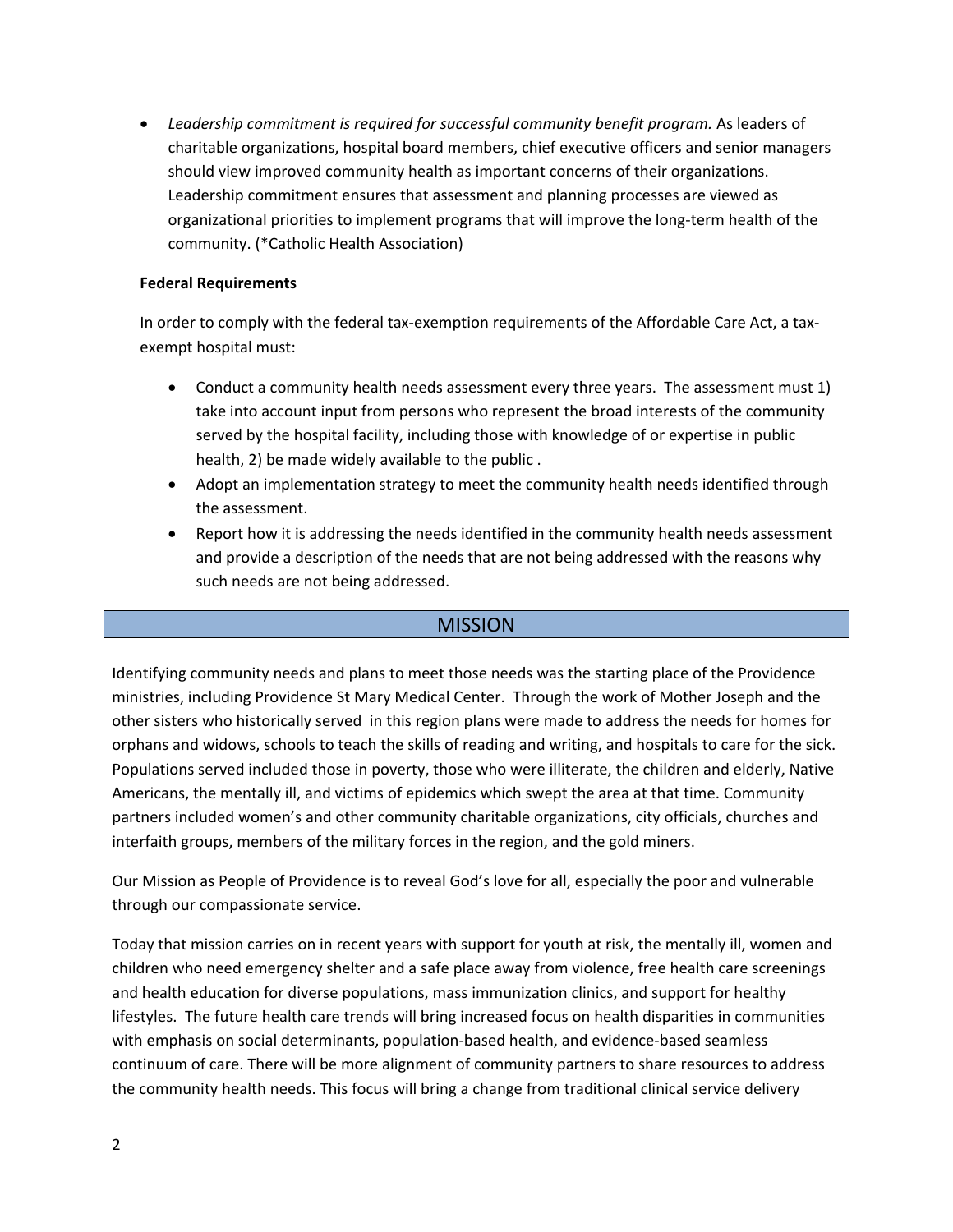models to community‐based preventive services and community problem solving to reduce preventable hospitalizations and to improve the health outcomes of the community.

## COMMUNITY COLLABORATION & INPUT PROCESS

PSMMC participated in a community health needs assessment coalition in 2014 sponsored by Walla Walla County Public Health (Community Health) which included input from stakeholders representing children's and youth services, substance abuse counseling groups, school district officials, health care agencies, local government, and various other social services agencies, including Catholic Charities. This coalition met four times to conduct a SWOT analysis of the healthiness of the community and to prioritize key areas of concern. In addition, data was reviewed from separate interviews conducted by Public Health staff with key informants representing services to vulnerable populations, including Aging and Long Term Care, Blue Mountain Heart 2 Heart, Children's Resilience Initiative, Commitment to Community, Family Medical Center (federally funded health clinic), the Housing Authority, Snake River Housing (Broetje Orchards), Trilogy Recovery Community, SOS Clinic, Walla Walla Council on Homelessness, Walla Walla County Mental Health, and the Russian community. Information was also reviewed from a survey sent out to the community in 2013 by Public Health on health behaviors and lifestyles. This survey had a response from 742 citizens with representation from City of Walla Walla 69.8%, College Place 17.2%, and other areas of the county 13%.

PSMMC representatives also participated in a similar, but smaller start- up coalition in Umatilla County representing the residents of Milton‐Freewater, Oregon identified within our hospital service area.

Internal review and input came from our Mission Committee representing various department leaders, mission services, senior administration, and members of our community board.

# COMMUNITY SERVED

The primary service area for Providence St Mary Medical Center includes Walla Walla County and five zip codes in Northeast Oregon which include the nearby city of Milton‐Freewater as well as Columbia County.

# EXECUTIVE SUMMARY

Primary areas of community need and concerning trends were identified by review of socioeconomic, environmental, and medical indicators of health for a community. In addition, a SWOT analysis was done by a multi‐agency coalition in 2014 sponsored by Walla Walla County Department of Community Health resulting in four prioritized recommendations. Lastly, the Healthy Youth Survey 2014 results have been recently published for Walla Walla County which reveals the self-reported health risk behaviors of youth in  $8<sup>th</sup>$ ,  $10<sup>th</sup>$ , and  $12<sup>th</sup>$  grades who attend public school.

#### **Youth At Risk**

Youth at risk continues to be a growing concern in Walla Walla County. The 23‐25% multi‐year rate of "children living in poverty" continues to exceed the state average of 19% and far exceeds the Healthy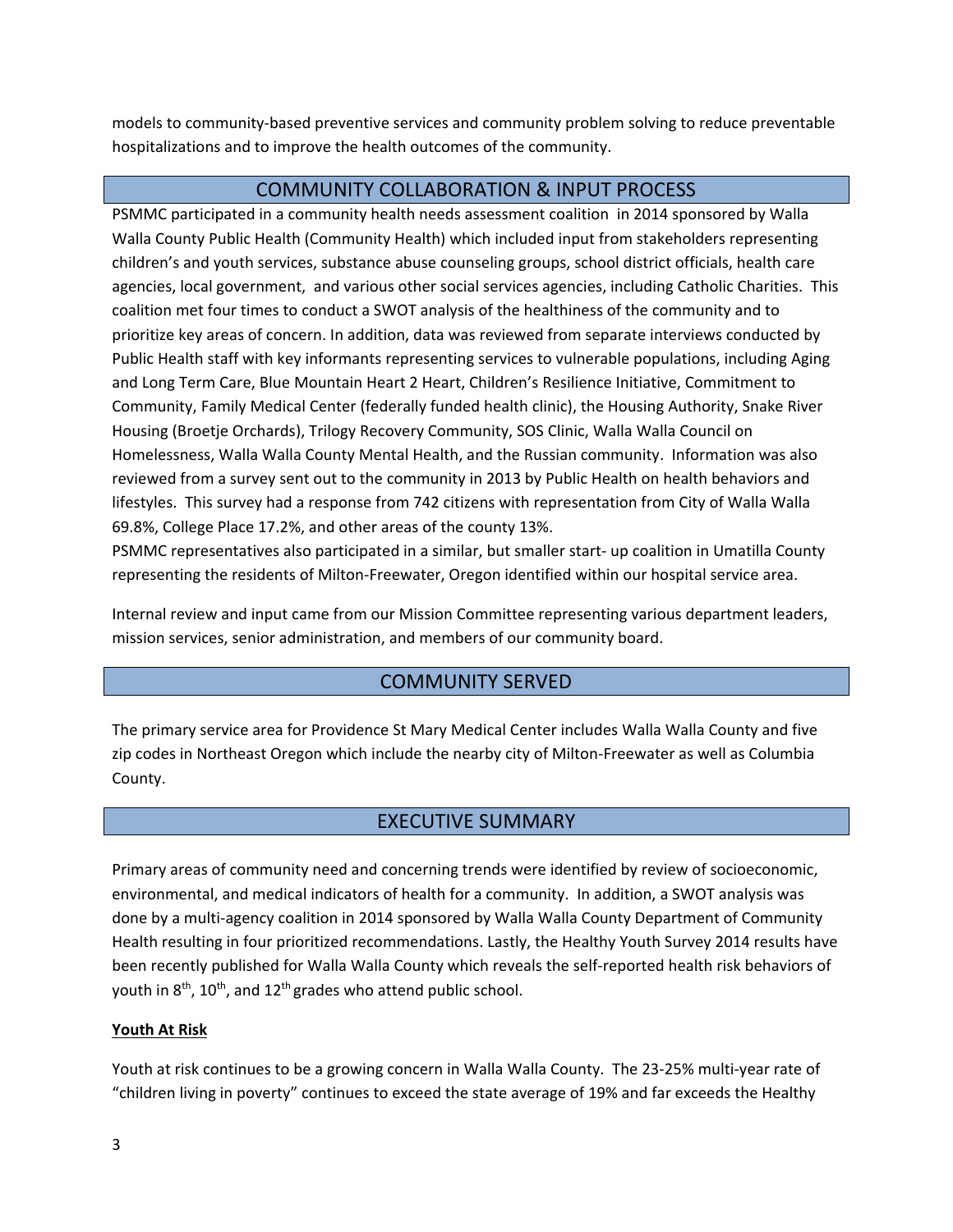People 2020 goals of 13% or less. Over one‐half of children in the public school system qualify for free or reduced meal rates. Several schools have adopted "back‐pack" type programs to send home food for students who school staff know are food‐deprived outside of the school hours. The 31% rate of single‐ parent households exceeds both the state rate and the Healthy People 2020 goals and is highly linked to lower income levels. Graduation rates are declining overall in public schools with the percent of 9<sup>th</sup> grade cohorts who graduate within 4 years at 78% compared to 88% in 2009. The trends in households using the "Supplemental Nutrition Assistance Program" (SNAP) have continued to increase from 12% in 2009 to 18% in 2012 and have remained at higher rates per Public Health records. DSHS staff reports a high incident of ACES (adverse childhood experiences) in the youth of the clients they serve. At risk youth are likely to not receive the nutrition, immunizations, dental and medical screenings or mental healthcare that other youth typically receive. The Lincoln School Health Center is strategically trying to meet some of these needs at the alternative high school. Their 2009‐2013 pilot study showed that students with high ACES and high resilience had grade point averages that remained consistently higher than students with high ACES and low resilience (2.57 GPA compared to 1.88). Resilience has been improved through behavioral health screening and intervention at their Health Center (the #1 reason for student visits) and redesigned models for disciplinary actions at the school. **As a result of these and related actions Lincoln School graduation rates between 2009‐2014 increased by an amazing 75%.** "Youth at Risk" was identified as a focus for action in the PSMMC previous community benefit implementation strategy plan.

#### **Homelessness and Need for Temporary Shelters**

The County population living below the federal poverty level in Walla Walla County has been rising over the last three reported years with the most recent data showing 19% compared to state average of 13.5%. Within the City of Walla Walla there is an estimated 20‐30 homeless individuals in the streets at any point of time. The 2015 Homelessness Point in Time local survey completed in January showed results that 576 people (1/10 of 1% of 2014 county population) did not live in a home or apartment they could call their own. Within those numbers 61 reported living in an emergency shelter, 43 reported living in transitional housing, and 416 said they are temporarily living with family or friends. A total of 56 were considered by definition to be unsheltered and living in the streets, in vehicles, or abandoned buildings. Social Service agencies report there are an estimated 35 individuals who are chronically homeless and living outside of any shelter or housing. Discussions at the City Council over the last year have been held to develop strategic planning for individuals who are homeless and staying at the downtown "urban" park locations. There has also been an identified need for "warming" shelters in the winter months during extreme cold days that has been taken up by local faith community. There may be insufficient sheltering accommodations in the community for certain populations with the Christian Aid Center limited to serving single men who are sober and a very small number of women with children. The Christian Aid Center shelter runs >95% occupancy. The YWCA shelter and safe house for women, particularly women fleeing abuse with their children (can also accept male adolescent children), also runs at >95% occupancy. The Helpline STEP shelter provides a safe night of sleep to homeless women and their children while also providing some case management to transition to more permanent housing. Many agencies cannot accept adolescent males, men with children, intact families (both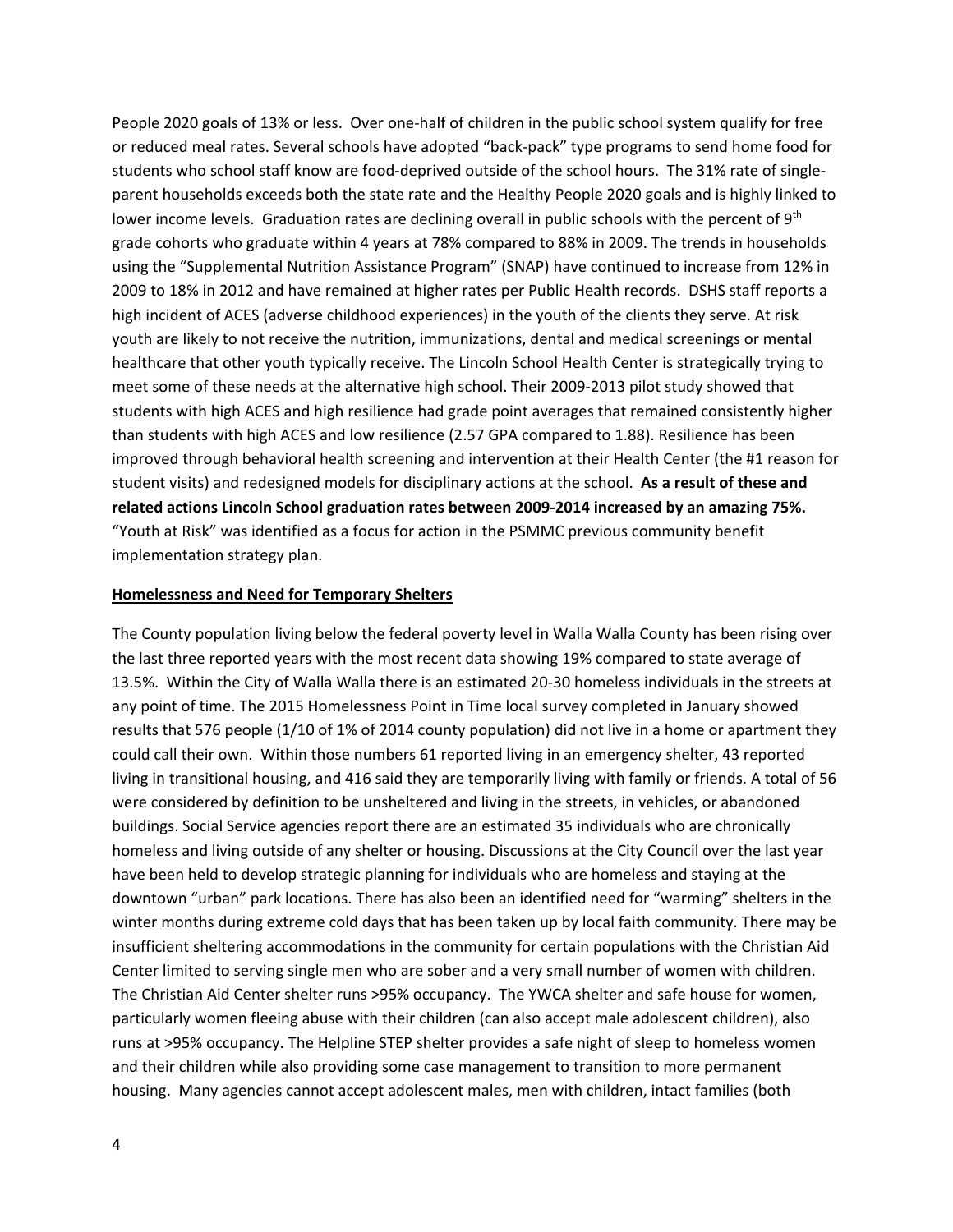parents with children), or homeless who are not sober. Veterans suffering from PTSD often have difficulty in dormitory settings. These organizations need community support to continue their mission. Many individuals who are in a homeless situation suffer from mental health illnesses and/or substance abuse and many are veterans. Recently, Catholic Charities has obtained grant funding to renovate housing located on the VA Medical Center property to provide low-income housing units for displaced veterans. In addition, the Walla Walla Council on Homelessness (sponsored by Department of Community Health with some government funding) is working with a report on local homelessness from a consulting group, Corporation for Supportive Housing to update a 5‐year action plan. A new citizen's activist group has also formed the "Alliance for the Homeless" a nonprofit organization to address unmet needs of providing a day center for the homeless to do laundry, shower, prepare food, recharge cell phones and receive mail as well as place several micro‐houses or tents on site for temporary overnight shelter, although this has been controversial within the community. PSMMC has been involved in contributing food or other volunteer resources and supplies to both the Christian Aid Center and the YWCA and have provided soup and bread to the temporary community warming centers.

#### **Mental Health Access in the Community**

With the previous community health needs assessment access to mental health rose to the forefront of the identified concerns of the previous public health coalition and was also identified as a top need in the last PSMMC community benefit plan. Since that time there have been some significant improvements in access with the additional resources of Central Washington Comprehensive Mental Health Services ‐ new to the community in 2014. Comprehensive has an agreement with County Community Health to provide community crisis response and case management of DSHS clients but in addition they provide outpatient mental health screening and counseling to others in the community. They have established a walk‐in clinic for timelier intake and accessibility with an increase to 930 individuals receiving services by April 2015 compared to 680 in July of 2014. Walla Walla County has benefited from preferred access to their inpatient treatment facility in Yakima (Bridges) which has led to a marked decrease in our utilization of Eastern State Hospital with 75 admission to Bridges between July of 2014 and May of 2015 and only 4 admissions directly to Eastern. Psychiatric ARNP's are utilized in local clinics and tele‐psychiatry came on line this spring. A children's team is continuing to train and deploy and has developed a working relationship with the Lincoln Health Center. There are plans for the current 3-bed respite housing unit utilized to stabilize a crisis situation or act as a step-down placement after leaving the hospital setting to expand by another 3‐5 beds. However, the area of mental health remains a strong focus of identified needs within the Public Health multi-agency coalition who again prioritized it as the top need for the community. It was felt that access was still difficult for some clients, adolescent mental health needs are not being met, there is not an optimal support plan in place yet for clients returning to the community after in‐patient treatment, and for those with dual‐diagnosis of substance abuse there are still many barriers with accessing the mental health system, including access to detox. The 2014 Healthy Youth Survey indicates a rate slightly higher than the State on youth who feel sad or hopeless for at least two weeks in the past year (39% of  $12<sup>th</sup>$  graders) and youth who have suicidal feelings (21% of 12<sup>th</sup> graders) or who have attempted suicide (12% of 12<sup>th</sup> graders). PSMMC has participated over the last 3 years on the community planning that helped bring Comprehensive Services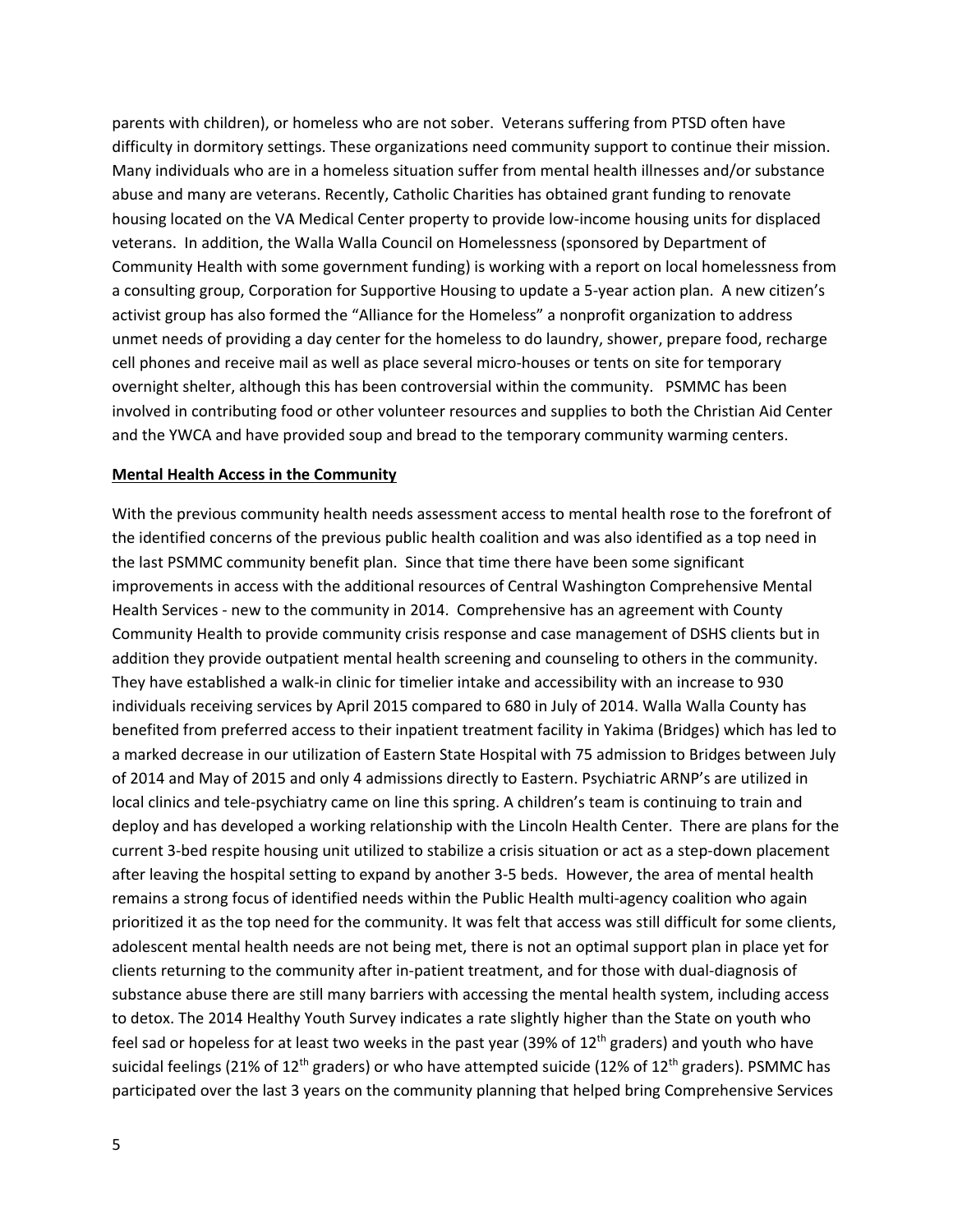to this community and supported the work of Lincoln Health Clinic in serving adolescents with medical and behavioral health needs. Recently, PSMMC has worked with Comprehensive Services to place a master's prepared health practitioner part time in the Chase Medical Office Building to provide evaluations for mental health and substance abuse. Walla Walla General Hospital has recently announced approval of certificate of need for mental health in‐patient beds at their campus.

#### **Substance Abuse**

*Smoking rates* for adults (15%) contribute to the leading causes of death in Walla Walla County and still exceed the Health People 2020 goals of 12% or less. Smoking rates in youth though have significantly decreased for all grades since 2004 but the increasing use of the newer E‐cigarettes and vapor pens is alarming (8th grade use 13%, 10th grade use 21%, and 12th grade use 20%) **and is identified as a new threat for health in this age population.** While E‐cigarettes were designed as a tool to wean off the smoking of cigarettes their use has tripled in American adolescents from 2013-14 and unknown if this will become a gateway to later smoking of cigarettes. The nicotine additive of E‐cigarettes (which is addictive) varies widely among this age group and the long‐term health effects and dangers are not yet understood.

*Excessive alcohol use* by adults is identified in 14% of the population with the US Rankings Top Performing counties at 10% or less. Identified in the 2014 Healthy Youth Survey the use of alcohol within the last 30 days has been trending downward since 2004 but remains slightly above the state average for  $8<sup>th</sup>$  and  $10<sup>th</sup>$  graders. Concerning, however, is the perception that "alcohol is easy to obtain" with 12<sup>th</sup> graders reporting that 73% agree in this county compared to 63% in the state. Also, concerning is the number of youth who reported riding with drivers who had been drinking (high of 21% in 10<sup>th</sup> graders). Alcohol impaired driving deaths 2009–2013 involved 36% of all driving deaths in the county.

*Marijuana use* is increasing in youth with reported data available at this time preceding the opening of local retail distributors in the City of Walla Walla under the new Washington State Recreational Marijuana law which will likely further increase the access to youth despite the age requirements of 21. 12<sup>th</sup> graders reported use within the last 30 days at 24%, perception of "easy to obtain" at 72%, adults "don't think it is wrong" at 25%, and feel there is no or low health risk to use at 51% despite the recent evidence‐based literature that the frequent use of marijuana negatively impacts brain development in a certain percentage of adolescents and is addictive. State trauma registry statistics show a significant increase in traffic‐related injuries while under influence of marijuana from 2002‐2012 while alcohol use has flattened. **This trend is likely to continue under the new law and is an evolving threat.**

*Other Drug Abuse ‐*Methamphetamine abuse remains a major concern in this community but heroin use has dramatically increased over the last 2 years due to the increasing level of opioid abuse with street heroin cheaper and easier to obtain than prescription narcotics. Prescription drug abuse is a significant problem in this community. The drug and narcotic crime rate in Walla Walla County is concerning and much higher than the US Rankings Top Performing counties (offences per 100,000 WW: 257 and TP: 59). Drug use and distribution is a major influence in the increase in gang activity. In 2014 in Walla Walla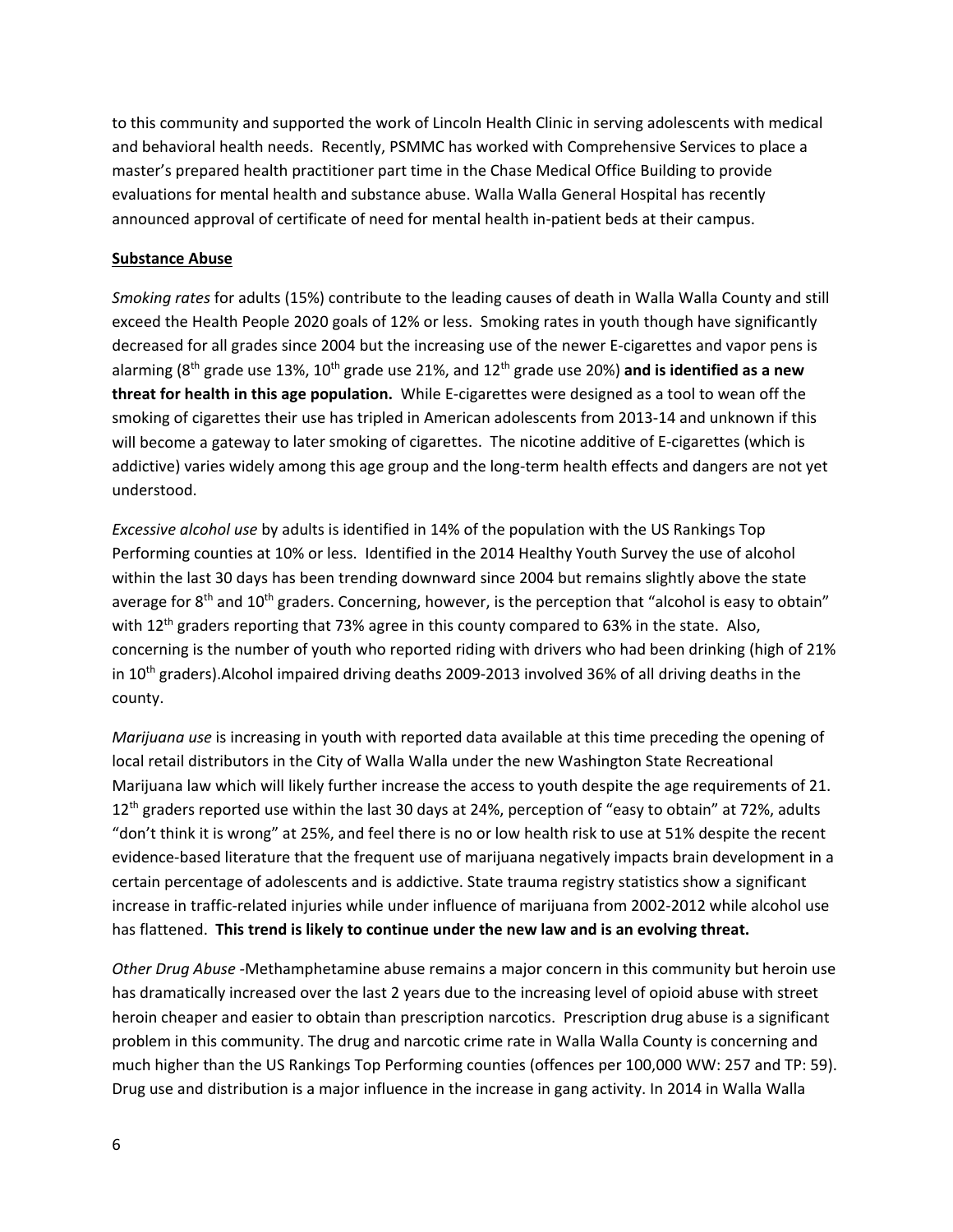County overdose deaths directly related to prescription and illicit drug use accounted for 22 of 326 total deaths according to the Coroner's office.

The Public Health multi‐agency coalition prioritized better integration between mental health services and substance abuse services as the  $3^{rd}$  priority for improving the health of the community for individuals with dual‐diagnosis. There are no local options for detox care; much of it occurs in the jails or the juvenile detention center, there are language barriers, cost of coverage barriers and a need for better support integrated with after‐treatment needs.

## **Obesity**

Obesity rates contribute to cardiovascular disease the major cause of death in Walla Walla County as well as to diabetes. The adult obesity rate last reported was 27% and adults' reporting physical inactivity was at 18%. The increasing obesity rates in children, however, are especially concerning. Ten year trends (2004 compared to 2014) show a rate increase in  $8<sup>th</sup>$  graders from 12% to 17%, 10<sup>th</sup> graders from 10% to 12%, and 12<sup>th</sup> graders from 8% to 14%. Youth who reported eating less than five servings of fruit and vegetables ranged between 78‐82% by grade. Youth who regularly do not eat a family dinner ranged from 32% by  $8<sup>th</sup>$  graders to 52% by 12<sup>th</sup> graders and was higher than the state average (a factor contributing to both lower grades and consumption of less healthy foods). A significant improvement in reduction of consumption of sugary drinks at public schools has occurred since the 2010 Healthy Youth Survey through the restriction of such drinks available in the vending machines in recent years with rates of 17‐27% regular consumption in 2010 and rates of 3‐6% for all grades in 2014. The Public Health multi‐agency coalition recommended actions in developing "Healthy Lifestyles" in reducing obesity as the 2<sup>nd</sup> priority for community health needs. PSMMC has participated in the Providence "Squord" initiative for 5<sup>th</sup> graders to distribute a fun electronic bracelet system for tracking activity levels.

## **Immunization Rates**

Both childhood immunization rates and adult influenza vaccination rates in Walla Walla County fall far below the DOH Public Health and Healthy People 2020 goals of vaccination of 80% of the population. Children receiving basic childhood immunizations are reported to be at 41% in this county compared to state average of 52% and adults receiving influenza vaccination are reported to be at 38% similar to the state average. Over the last three years PSMMC and PMG have conducted in collaboration with Walla Walla County Community Health and the WWCC School of Nursing a free drive-through adult influenza vaccination clinic annually on our campus. In addition, with our implementation of EPIC EMR platform our vaccination records are automatically populating the State Vaccination Registry for the continuum of care between providers even if patients re‐locate.

# **Family Living‐Wage Jobs**

Lack of family living-wage jobs was rated as a 4<sup>th</sup> priority, tied with better integration of Mental Health and Substance Abuse services, by the Public Health multi-agency coalition. It was felt by many representatives of the community to be a main "upstream" cause of unemployment, poverty levels,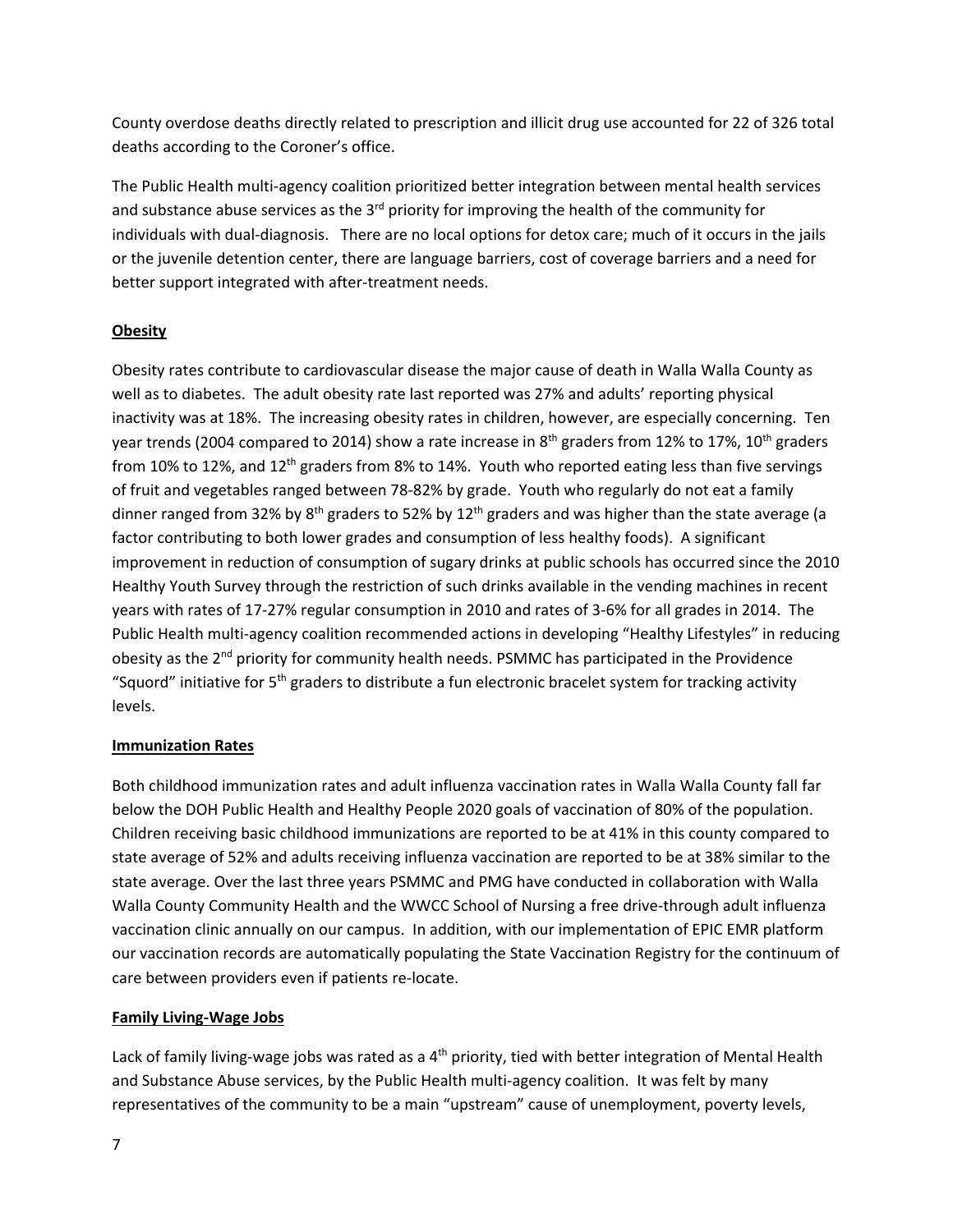homelessness, and housing problems which directly impact health. The 2013 median household income in Walla Walla County was \$47,758 compared to the State average of \$58,577 with no indication of a narrowing gap. The average wage for Walla Walla County in 2014 is \$39,215 compared to state average of \$54,829 with a trend of increasing disparity over the last few years. Households and children living in poverty have rising trends. Households spending 30% or more of income on housing are 40% compared to a state average of 35%. The calculated income inequality rate (ratio of household incomes in the 80 percentile to the 20<sup>th</sup> percentile) is 4.8 compared to US Rankings Top Performing counties with a 3.7 rate. This is a factor for increasingly disparate neighborhoods and increase in violence in neighborhoods at risk. The rate of the population with severe housing problems is 17% compared to US Rankings Top Performing counties a 9%. The local Housing Authority has 1000 individuals on their waiting list in general with a six month waiting list for the elderly and disabled. A lack of stable housing leads to a transient lifestyle that prevents people from making healthy lifestyle changes. The unemployment rate in December 2014 was 7.3% but has decreased to 5.6% in July 2015 (seasonal work included) compared to top performing economic indicators of 4% or less. The regional labor economist report for Walla Walla County from the Employment Security Department finds that "The majority of growth in Walla Walla County has been steady but slower with a natural progression instead of periods of rapid growth because of the increase in employees in health care, service, professional, and technical industries. While Walla Walla County did not have quite the economic downturn from the "Great Recession" but it is taking longer to fully recover."

## **Umatilla County/Milton‐Freewater Top Health Needs Indicators 2011‐2012 (included in PSMMC service area)**

The findings from the last Umatilla County Community Health Needs Assessment identified the following top three priorities in the adult population (pediatric population not assessed):

**Obesity & Diabetes:** Major contributor to diabetes and cardiovascular disease the 2<sup>nd</sup> leading cause of death. County rate of obesity in the adult population was 32% compared to State of Oregon 28% with subset of Yellowhawk Clinic clients at 82%. Diabetes rate was 13% compared to state rate of 8% with Yellowhawk Clinic clients survey findings at 34%. These rates are even higher than those in Walla Walla County.

**Smoking:** Major contributor to Cancer, 1<sup>st</sup> leading cause of death and Cardiovascular Disease. County rate was 18% compared to state at 15%.

**Asthma/Chronic Lung Disease:** Chronic Lung Disease is 3rd cause of death in Umatilla County. County rate 20% compared to state rate of 16%.

The 2011-12 health assessment revealed that 61% of adults chose to go outside of Umatilla County for health care services with 45% of these accessing services in Walla Walla (Hispanic sub-population 31%). The next Umatilla County Community Health Needs Assessment by survey will be conducted in 3<sup>rd</sup> quarter of 2015 and reported out in 2016. The local grass-roots Milton-Freewater coalition has identified gaps in transportation to medical services in Walla Walla, the need for better communication of health care information and events to the Hispanic community via Spanish radio, and the need for a local health fair which has never been conducted in Milton‐Freewater to provide screenings and health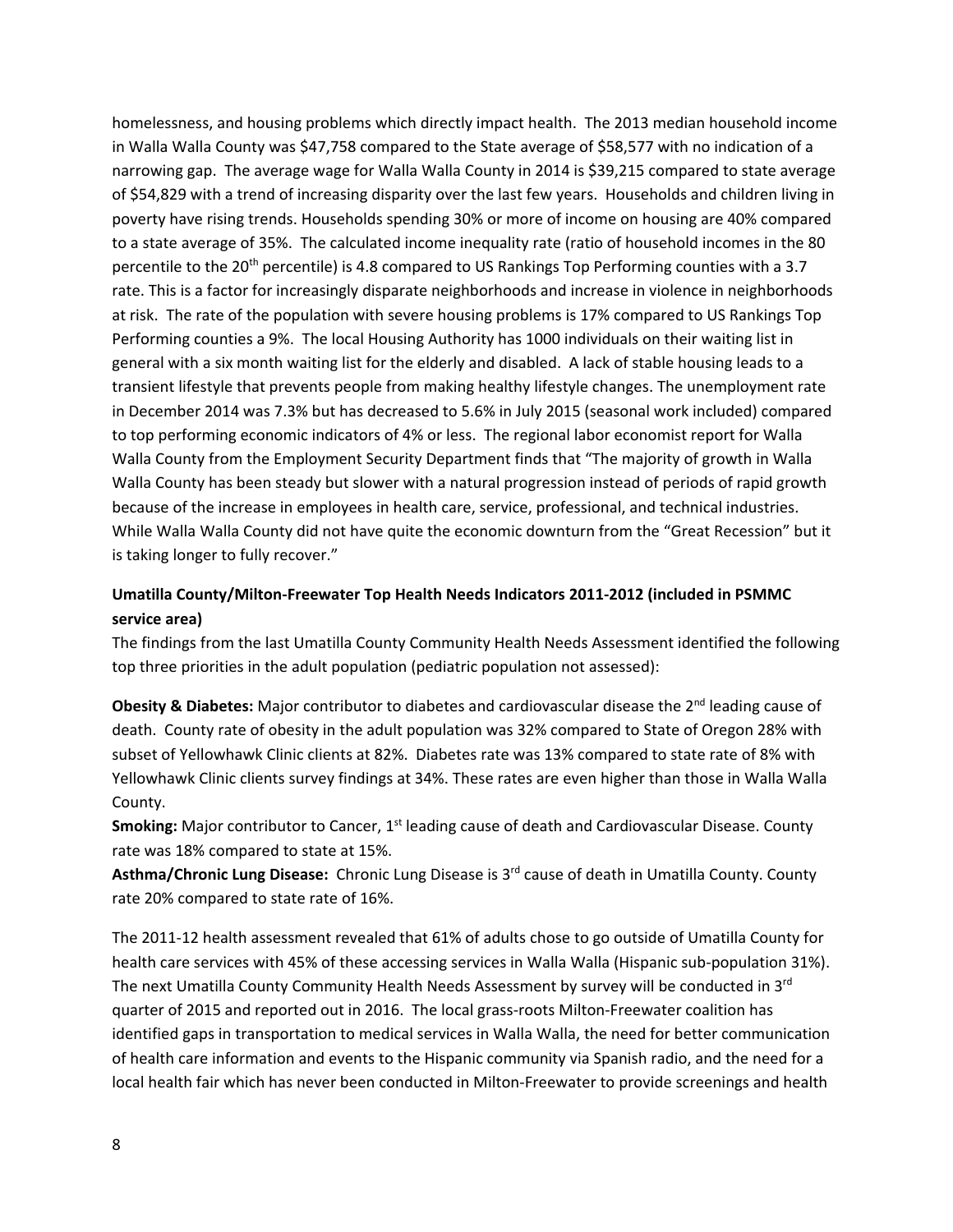information.

# WHO LIVES HERE? WALLA WALLA COUNTY BY THE NUMBERS - HIGHLIGHTS

**Data Sources:** Walla Walla County Public Health and Department of Health, Port of Walla Walla, County Health Rankings 2015, U.S. Census Reports, Healthy Youth Survey 2014 **Socioeconomic Indicators:**

|     | Key Indicators (for Walla Walla County unless otherwise specified)         | <b>WW</b> | <b>WA</b> | <b>US Top Performers 90th</b><br>percentile (Rankings) or<br><b>Healthy People 2020</b><br>goals where available |
|-----|----------------------------------------------------------------------------|-----------|-----------|------------------------------------------------------------------------------------------------------------------|
| 1.  | 2015 County Census Population Estimate: 60,650 (0.83% increase             |           |           |                                                                                                                  |
|     | 2014-15, 3.18% increase since 2010, 5.8% reflect college students)         |           |           |                                                                                                                  |
|     | 2015 City of Walla Walla: 33,3900 (0.33 increase over 2014)                |           |           |                                                                                                                  |
| 2.  | 2012 Census Age Distribution Estimate: 0-24: 35% 25-64: 49%                |           |           |                                                                                                                  |
|     | 65 and older: 16% The lowest and highest age groups are slightly           |           |           |                                                                                                                  |
| 3.  | higher than state averages<br>2012 Census Race Distribution:               |           |           |                                                                                                                  |
|     | White: 73.38%                                                              |           |           |                                                                                                                  |
|     | Hispanic/Latino: 20.7%                                                     |           |           |                                                                                                                  |
|     | Two or more Races: 1.95%                                                   |           |           |                                                                                                                  |
|     | Black/African American: 1.64%                                              |           |           |                                                                                                                  |
|     | Asian/Pacific Islander: 1.59%                                              |           |           |                                                                                                                  |
|     | American Indian/Alaska Native: 0.74%                                       |           |           |                                                                                                                  |
| 4.  | <b>Education Attainment 2010-2012:</b>                                     |           |           |                                                                                                                  |
|     | High School or higher                                                      | 89.5%     | 90%       |                                                                                                                  |
|     | Bachelor's Degree or higher                                                | 26%       | 31%       |                                                                                                                  |
| 5.  | % of 9 <sup>th</sup> grade cohort that graduate in 4 years 2011-12         | 78%       | 79%       |                                                                                                                  |
|     | Decreasing trend over 4 years with 88% in 2009                             |           |           |                                                                                                                  |
|     | *Lincoln School on time graduation rates:                                  |           |           |                                                                                                                  |
|     | 2009:44.4% 2012: 55% 2014: 78%                                             |           |           |                                                                                                                  |
|     | *Wa-Hi 2014 on time graduation rate 83.3%                                  |           |           |                                                                                                                  |
| 6.  | <b>Median Household Income 2013</b>                                        | \$47,758  | \$58,577  |                                                                                                                  |
|     | Walla Walla County Average Wage 2014                                       | \$39,215  | \$54,829  |                                                                                                                  |
|     | *Increasing trend in disparity with State average wage                     |           |           |                                                                                                                  |
| 7.  | Population Living below Federal Poverty Level 2012                         | 19%       | 13.5%     |                                                                                                                  |
|     | Rising trend over the last 3 years                                         |           |           |                                                                                                                  |
| 8.  | Children Living in Poverty 2013 - rising trends                            | 23%       | 19%       | TP 13%                                                                                                           |
| 9.  | Children Eligible for free or reduced school lunch 2013                    | 52%       | 47%       |                                                                                                                  |
| 10. | Children in Single Households 2009-13                                      | 31%       | 29%       | TP 20%                                                                                                           |
| 11. | Households spending 30% or more income on housing 2010-12                  | 40%       | 35%       |                                                                                                                  |
| 12. | Income Inequality-ratio of household income 80 <sup>th</sup> percentile to |           |           |                                                                                                                  |
|     | 20 <sup>th</sup> percentile, factor for disparate neighborhoods, 2009-13   | 4.8       | 4.4       | TP 3.7                                                                                                           |
| 13. | Unemployment Trends July 2015 (includes seasonal work)                     | 5.6%      | 5.3%      | <b>TP 4%</b>                                                                                                     |
|     | (WW County July 2014 6.2%, December 2014 7.3%)                             |           |           |                                                                                                                  |
| 14. | Number of Homeless Estimated 2015 - rising trends over 3                   | 576       |           |                                                                                                                  |
|     | years with 56 of these estimated to be not in shelters or                  |           |           |                                                                                                                  |
|     | transition housing, or living with friends or family (January Point        |           |           |                                                                                                                  |
|     | in Time Survey)                                                            |           |           |                                                                                                                  |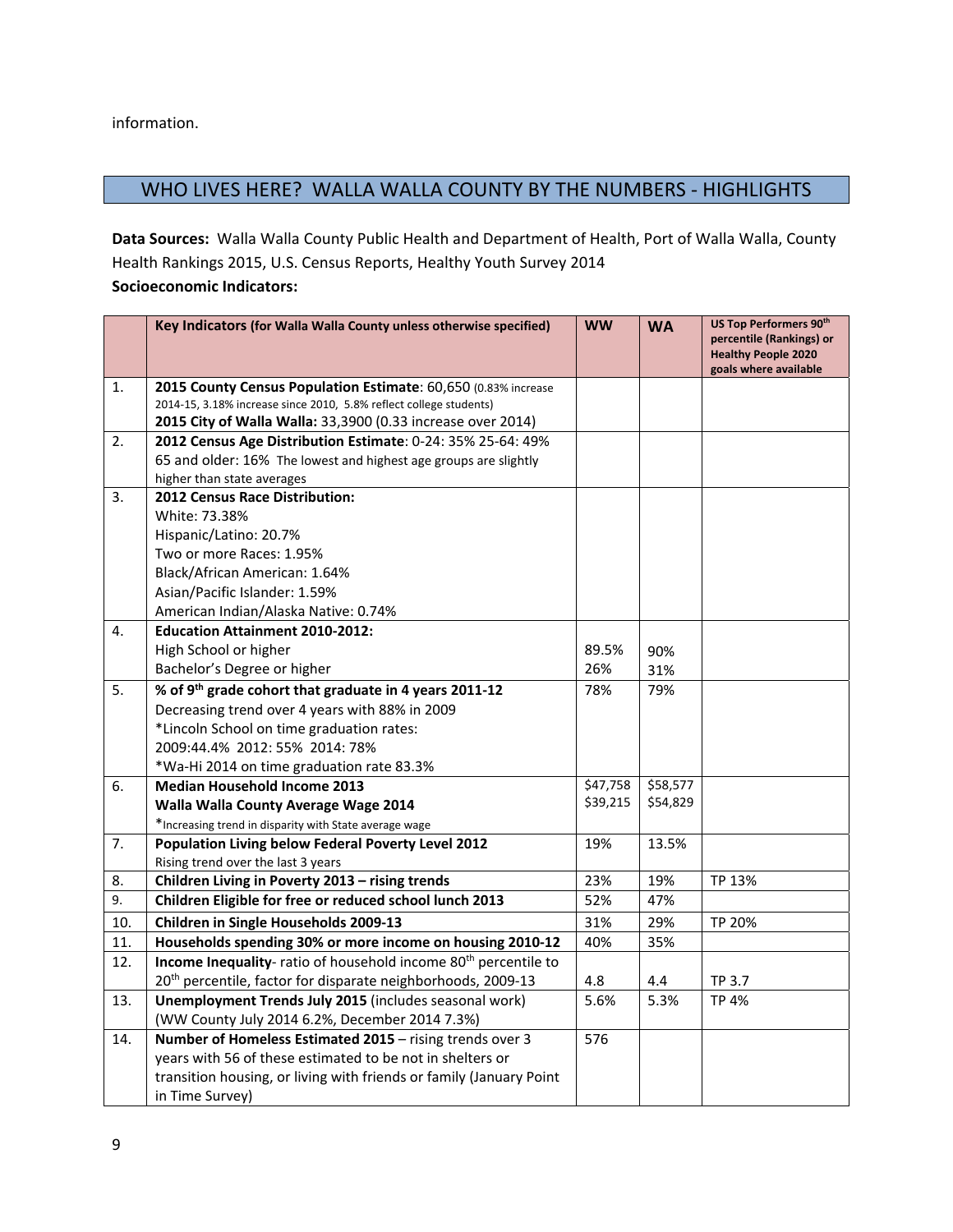| 15. | Food Environment Index 2012 0-10 scale with 10 best<br>Formula of Limited Access to Healthy Foods (7%) plus Food<br>Insecurity (14%) | 7.3    | 7.5   | TP 8.4 |
|-----|--------------------------------------------------------------------------------------------------------------------------------------|--------|-------|--------|
| 16. | Households using SNAP food program 2012                                                                                              | 18%    | 14%   |        |
|     | *Increasing trend since 2009 at 12%                                                                                                  |        |       |        |
|     | *Feb. 2015 9798 individuals in 5166 households received government food assist.                                                      |        |       |        |
| 17. | Violent Crime Rate 2010-12 - offenses per 100,000                                                                                    | 257    | 301   | TP 59  |
| 18. | Drug and Narcotic Crime Rate 2013 - rate per 1000                                                                                    | 2.6    | 1.9   |        |
| 19. | % Crime involving Domestic Violence 2013                                                                                             | 9.5%   | 13.5% |        |
| 20. | Women and children sheltered at the YWCA 2014                                                                                        |        |       |        |
|     | % occupancy in shelter                                                                                                               | >95%   |       |        |
| 21. | Homeless sheltered at the Christian Aid Center 2014                                                                                  |        |       |        |
|     | % occupancy in shelter                                                                                                               | >95%   |       |        |
| 22. | Helpline # of in-kind services 2014                                                                                                  | 8400   |       |        |
|     | Helpline # referrals to other county agencies 2014                                                                                   | 23,000 |       |        |
|     | Helpline % occupancy women's STEP shelter                                                                                            | >90%   |       |        |

# **Top 5 Employment Sectors 2013:**

Government 20.1% Health Care & Social Assistance 14.2% Agriculture, Forestry, Fishing & Hunting 14.1% Manufacturing 13.0% Retail Trade 8.9%

## **Top 10 Employers 2014:**

Broetje Orchards Tyson Fresh Meats, Inc. Washington State Penitentiary Providence St Mary Medical Center Walla Walla School District #140 Walla Walla Community College Boise Paper, Inc. Whitman College Walla Walla University U.S. Dept. of Veterans Affairs

#### **Environmental Indicators:**

|     | Key Indicators (for Walla Walla County unless otherwise specified) | <b>WW</b> | <b>WA</b> | US Top Performer 90th<br>percentile (Rankings) or<br><b>Healthy People 2020</b><br>goals where available |
|-----|--------------------------------------------------------------------|-----------|-----------|----------------------------------------------------------------------------------------------------------|
| 23. | Air Pollution (particulate measured rate) 2011                     | 10.5      | 11        | TP 9.5                                                                                                   |
| 24. | Days meeting WA DOE Air Quality Standards of Good to               | 99%       |           |                                                                                                          |
|     | Moderate - Stable trend each year 2009-12                          |           |           |                                                                                                          |
| 25. | Drinking water violations 2013-14                                  | None      |           |                                                                                                          |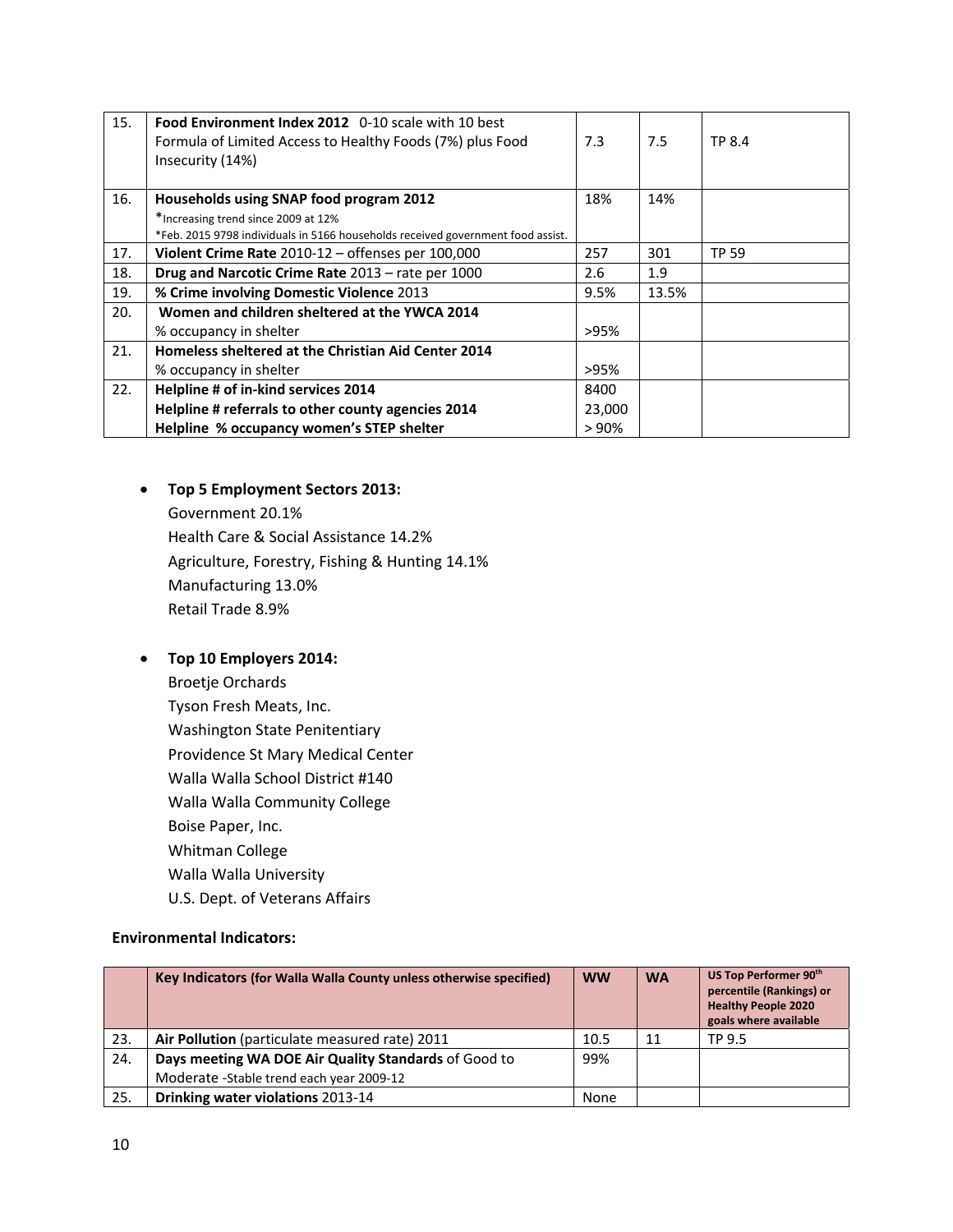| - 26. | Severe Housing Problems 2007-11(factored for overcrowding, high | 17% | 18% | TP 9% |
|-------|-----------------------------------------------------------------|-----|-----|-------|
|       | costs, lack of adequate kitchen or plumbing)                    |     |     |       |

#### **Medical Indicators and Access to Care:**

|     | Key Indicators (for Walla Walla County unless otherwise specified)                                                                                               | <b>WW</b> | <b>WA</b> | US Top Performer 90th<br>percentile (Rankings) or<br><b>Healthy People 2020</b> |
|-----|------------------------------------------------------------------------------------------------------------------------------------------------------------------|-----------|-----------|---------------------------------------------------------------------------------|
|     |                                                                                                                                                                  |           |           | goals when available                                                            |
| 27. | Adults without health insurance 2012 (pre-Affordable Care Act)                                                                                                   | 23%       | 20%       | HP 2020 0%                                                                      |
|     | Primary locations of residents without insurance include the west and northwest<br>sections of the county including Burbank and Prescott as well as the downtown |           |           | 2012 TP 11%                                                                     |
|     | Walla Walla residential neighborhoods flanking Hwy 12 on either side - north of                                                                                  |           |           | 2012 US average                                                                 |
|     | Main St. and South of Rees Ave. coinciding with neighborhoods of increased                                                                                       |           |           | 17%                                                                             |
|     | poverty. *2014 Gallup report WA state uninsured rate decreased to 10% from<br>16% in 2013 due to Affordable Care Act Health Insurance Exchanges (no WW           |           |           |                                                                                 |
|     | specific date)                                                                                                                                                   |           |           |                                                                                 |
| 28. | Population living in health care provider shortage                                                                                                               |           |           |                                                                                 |
|     | (per US Dept. of Health & Human Services defined shortage areas 2010-14)                                                                                         | 98%       | 50%       |                                                                                 |
| 29. | Primary Care Physicians Ratio 2012 - per 100,000                                                                                                                 | 825:1     | 1203:1    | TP 1045:1                                                                       |
| 30. | <b>Dentists Ratio 2013 - per 100,000</b>                                                                                                                         | 1417:1    | 1327:1    | TP 1377                                                                         |
| 31. | % Adults receiving dental care in past year 2012                                                                                                                 | 65%       | 68%       | HP 75%                                                                          |
| 32. | Mental Health Provider Ratio 2014 - per 100,000                                                                                                                  | 476:1     | 409:1     | TP 386:1                                                                        |
| 33. | Suicide rate per 100,000 2009-11                                                                                                                                 | 16        | 14        | <b>HP 10</b>                                                                    |
| 34. | % Adults with Diabetes 2011-12                                                                                                                                   | 7%        | 8%        | HP 6%                                                                           |
| 35. | % of Adults who Smoke 2011-12                                                                                                                                    | 15%       | 17%       | HP 12%                                                                          |
| 36. | % Adults with Obesity 2011                                                                                                                                       | 27%       | 27%       | HP 25%                                                                          |
| 37. | % Adults Reporting Physical Inactivity                                                                                                                           | 18%       | 18%       | HP 20%                                                                          |
| 38. | Teen Birth Rates 2012 age 15-19 rate per 1000                                                                                                                    | 31        | 29        | <b>TP 20</b>                                                                    |
|     | (has been trending down since 2006)                                                                                                                              |           |           |                                                                                 |
| 39. | % Adults with Excessive Drinking 2006-2012                                                                                                                       | 14%       | 17%       | TP 10%                                                                          |
| 40. | Deaths by Injury 2009-11 rate per 100,000                                                                                                                        | 72        | 59        | <b>TP 50</b>                                                                    |
| 41. | Alcohol impaired driving deaths 2009-13 (% all driving deaths)                                                                                                   | 36%       | 40%       | TP 14%                                                                          |
| 42. | % Children receiving basic childhood immunizations 2012                                                                                                          | 41%       | 52%       | HP 80%                                                                          |
| 43. | % Adults receiving influenza vaccination 2011-12                                                                                                                 | 38%       | 38%       | HP 80%                                                                          |
| 44. | SOS Clinic Top 4 Diagnosis 2012: Hypertension, Diabetes,                                                                                                         |           |           |                                                                                 |
|     | Depression, Hyperlipedemia                                                                                                                                       |           |           |                                                                                 |
| 45. | Top 5 causes of death in Walla Walla County:                                                                                                                     |           |           |                                                                                 |
|     | Cardiovascular Disease 30% (includes heart disease and stroke)                                                                                                   |           |           |                                                                                 |
|     | Neoplasms 24%                                                                                                                                                    |           |           |                                                                                 |
|     | Accidents 7%                                                                                                                                                     |           |           |                                                                                 |
|     | Alzheimer's 6%                                                                                                                                                   |           |           |                                                                                 |
|     | <b>Chronic Respiratory Conditions 5%</b>                                                                                                                         |           |           |                                                                                 |

**Data Sources for Indicators:** Walla Walla County Public Health and Washington Department of Health, Port of Walla Walla demographic and economic indicators, 2015 County Health Rankings, U.S. Census Reports, Healthy Youth Survey 2014, Washington State Employment Security Department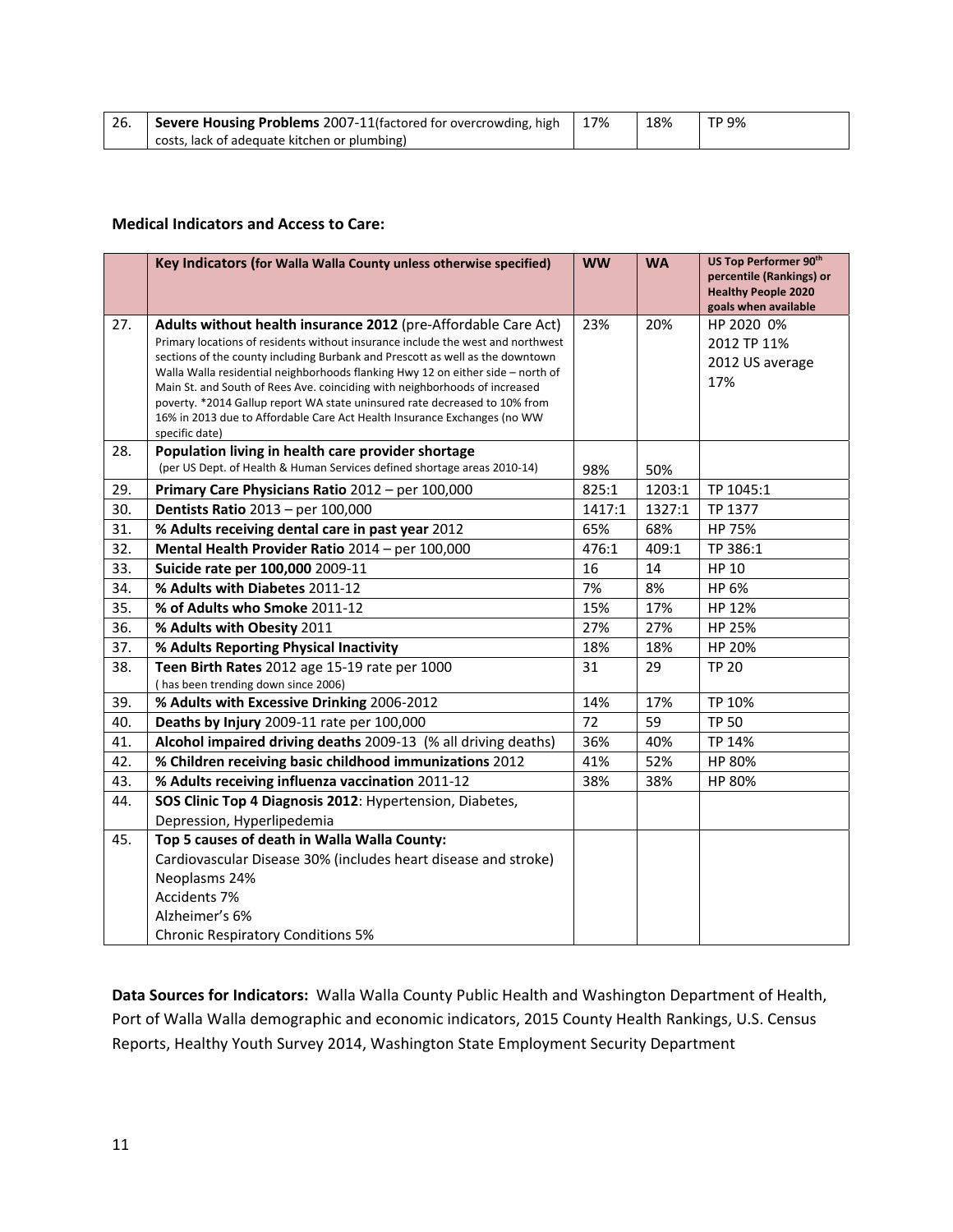#### **2015 County Health Rankings – A Robert Wood Foundation program**

The "County Health Rankings" measure the health of nearly every county in the nation. The *Rankings* annual report looks at a variety of measures that affect health and determine a weighted ranking for **Health Outcomes** and **Health Factors.**

**Health Outcomes** is based on an equal ranking of length and quality of life. Walla Walla County is ranked 10<sup>th</sup> of the 39 counties in Washington State in the 2015 report. 3-year Trends: 2013 ranked  $16<sup>th</sup>$  2014 ranked  $12<sup>th</sup>$ 

**Health Factors** is based on weighted scores for health behaviors, clinical care, social and economic factors, and the physical environment.

Walla Walla County is ranked  $7<sup>th</sup>$  of the 39 counties in Washington State in the 2015 report. 3-year Trends: 2013 ranked 6<sup>th</sup> 2014 ranked 6<sup>th</sup>

### **2014 Healthy Youth Survey**

The Washington State Healthy Youth Survey is an effort to measure health risk behaviors that contribute to morbidity, mortality, and social problems among youth. These behaviors include use of alcohol, marijuana, tobacco and other drug use; behaviors that result in intentional and unintentional injuries, dietary behaviors and physical activity; mental health, school climate, and other related risk and protective factors. Students are surveyed in the  $8<sup>th</sup>$ ,  $10<sup>th</sup>$ , and  $12<sup>th</sup>$  grades. Walla Walla County school districts participated in the 2014 survey.

|     | Key Indicators Health Youth Survey 2014 Walla Walla County                                                                            | 8th | 10th | 12th |
|-----|---------------------------------------------------------------------------------------------------------------------------------------|-----|------|------|
| 46. | <b>Dietary Behaviors</b> – Drinks sweetened drinks at school daily<br>*Significant change from 2010: 17% -17% - 27%                   | 3%  | 6%   | 4%   |
| 47. | Dietary Behaviors - Eat <5 servings fruits/vegetables daily                                                                           | 78% | 82%  | 80%  |
| 48. | Dietary Behaviors-Does not usually eat dinner with family                                                                             | 32% | 37%  | 52%  |
|     | *Youth who do not eat dinner with their families more likely to report lower grades<br>this rate is higher than the state average     |     |      |      |
| 49. | <b>Obesity Rate</b>                                                                                                                   | 17% | 12%  | 14%  |
|     | *Significant change in 10 year trends from 2004: 12% - 10% - 8%<br>8 <sup>th</sup> grade obesity rate significantly higher than State |     |      |      |
| 50. | <b>Mental Health</b> -Sad or hopeless for at least two weeks in past year                                                             | 31% | 38%  | 39%  |
|     | *Slightly higher than state in all grades                                                                                             |     |      |      |
| 51. | <b>Mental Health - Suicidal Feelings and Actions</b>                                                                                  |     |      |      |
|     | Considered attempting suicide                                                                                                         | 17% | 23%  | 21%  |
|     | Made a suicide plan                                                                                                                   | 19% | 22%  | 20%  |
|     | Attempted suicide                                                                                                                     | 8%  | 11%  | 12%  |
|     | *All slightly higher than state and higher than 2004 reported rates                                                                   |     |      |      |
| 52. | <b>Tobacco Use</b> $-$ Cigarettes $*$ significant decrease in all grades since 2004                                                   | 4%  | 6%   | 12%  |
|     | E-cigs/vapor pens*recent significant finding first year reported                                                                      | 13% | 21%  | 20%  |
| 53. | Alcohol Use $-$ within the last 30 days                                                                                               | 11% | 23%  | 33%  |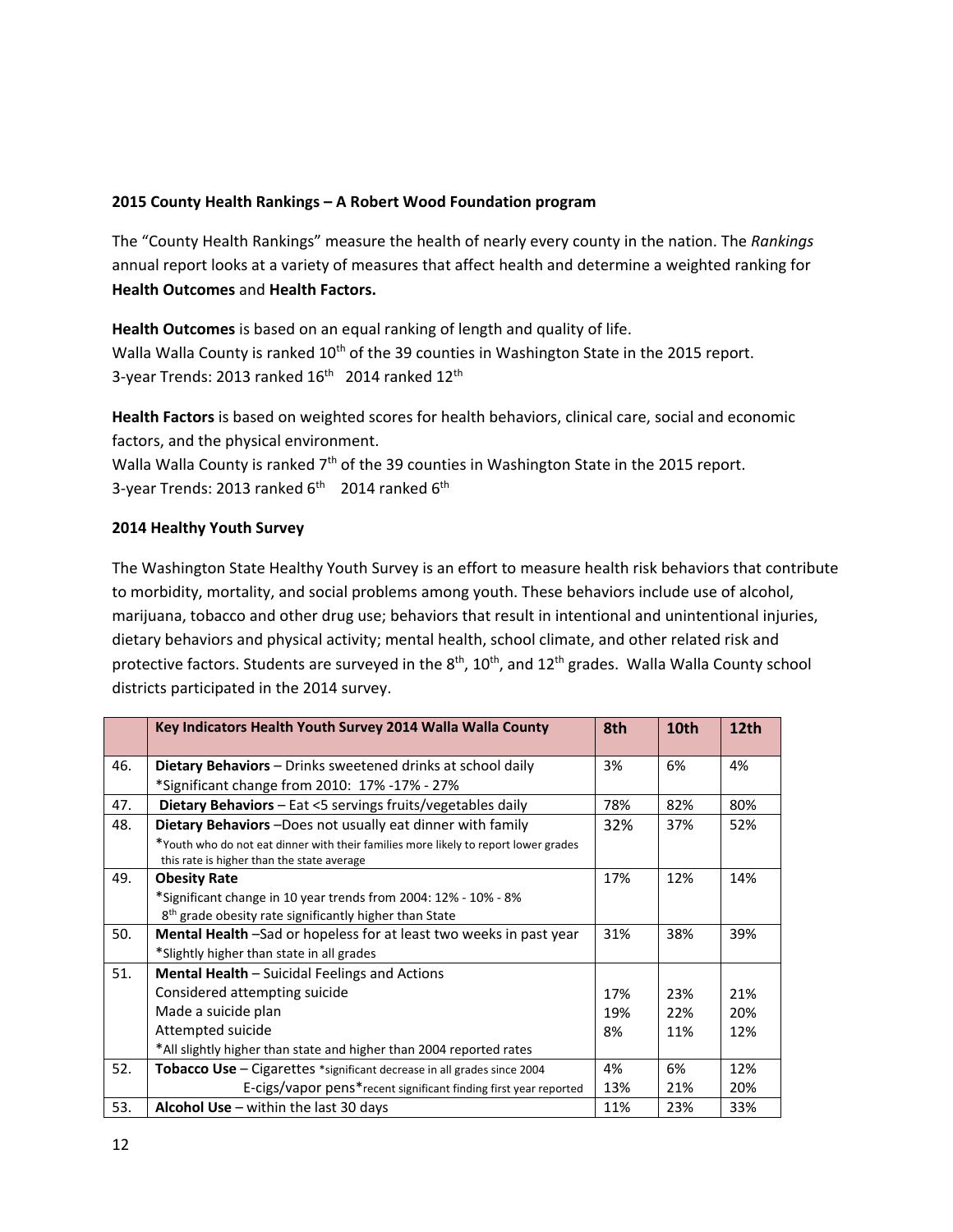|     | *Trending downward since 2004, slightly higher than state for 8 <sup>th</sup> and 10 <sup>th</sup> graders<br>Alcohol Use - Perception "easy to get"<br>*12 <sup>th</sup> grade significantly higher than state at 63% | 27% | 51% | 73% |
|-----|------------------------------------------------------------------------------------------------------------------------------------------------------------------------------------------------------------------------|-----|-----|-----|
|     | Alcohol Use - Rode with driver who had been drinking                                                                                                                                                                   | 17% | 21% | 13% |
| 54. | <b>Marijuana Use</b> $-$ within the last 30 days                                                                                                                                                                       | 8%  | 22% | 24% |
|     | Marijuana Use - Perception "easy to get"                                                                                                                                                                               | 21% | 55% | 72% |
|     | Marijuana Use - Adults don't think it's wrong                                                                                                                                                                          | 12% | 24% | 25% |
|     | Marijuana Use - Think there is no/low (health) risk to use                                                                                                                                                             | 25% | 40% | 51% |
|     | Drugs in General - Friends use drugs                                                                                                                                                                                   | 21% | 24% | 21% |
|     | *WA State recreational marijuana law passed in 2014 but no local licensed retailers                                                                                                                                    |     |     |     |
| 55. | Unintentional Injury - Texting                                                                                                                                                                                         |     |     |     |
|     | Rode with texting driver                                                                                                                                                                                               | 43% | 57% | 56% |
|     | Texted while driver                                                                                                                                                                                                    | 35% | 24% | 58% |
|     |                                                                                                                                                                                                                        |     |     |     |

# **VULNERABLE POPULATIONS EXCERPT FROM PUBLIC HEALTH COALITION REPORT**

When assessing community health, it is important to acknowledge the needs of all populations. Subpopulations in a community who are socially disadvantaged in terms of income, education or status generally have worse health status than the most socially-advantaged and the population as a whole. This disparity in health outcomes due to unequal upstream causes is known as health inequity. A central goal of public health is the reduction of community health disparities and the advancement of health equity. There are many subpopulations in Walla Walla County, each with unique and pressing health needs. The following is an overview of several vulnerable subpopulations in our county, identified through key informant interviews with representatives from Aging and Long Term Care, Blue Mountain Heart 2 Heart, Children's Resilience Initiative, Commitment to Community, Family Medical Center, Housing Authority, Snake River Housing (at Broetje Orchards), Trilogy Recovery Community, SOS Clinic, Walla Walla Council on Homelessness, Walla Walla County Mental Health and the Russian community.

#### **Children and Youth**

Children and youth are a particularly vulnerable subgroup in any population. A greater percentage of children are in poverty in Walla Walla County than in the state. Over 50% of school children in the county quality for free or reduced cost meals. There is evidence that our teens experience more ACEs, or adverse childhood experiences, than most teens in the state. Some of the youth health needs include nutrition, exercise, immunizations, dental and mental‐emotional‐behavioral health. There is a need for earlier diagnosis of poor coping skills in children. Some parents lack the knowledge, skills and stability to effectively parent. Social isolation and poverty add to family strain. A local Family Therapy Court is needed. There is a lack of preventive care for youth, with many using the ER for healthcare needs. The Lincoln Health Center is meeting some of the needs for preventive care in their high school population.

#### **Elderly and/or Disabled Adults**

Elderly and/or disabled adults make up another group in our community that experiences disproportionate negative health outcomes. This group includes individuals as young as their mid‐fifties who qualify for Medicare and/or Medicaid due to disability. Providers have seen a "baby boomer swell" over the past four years as the number of clients over 60 years of age grows. The health problems of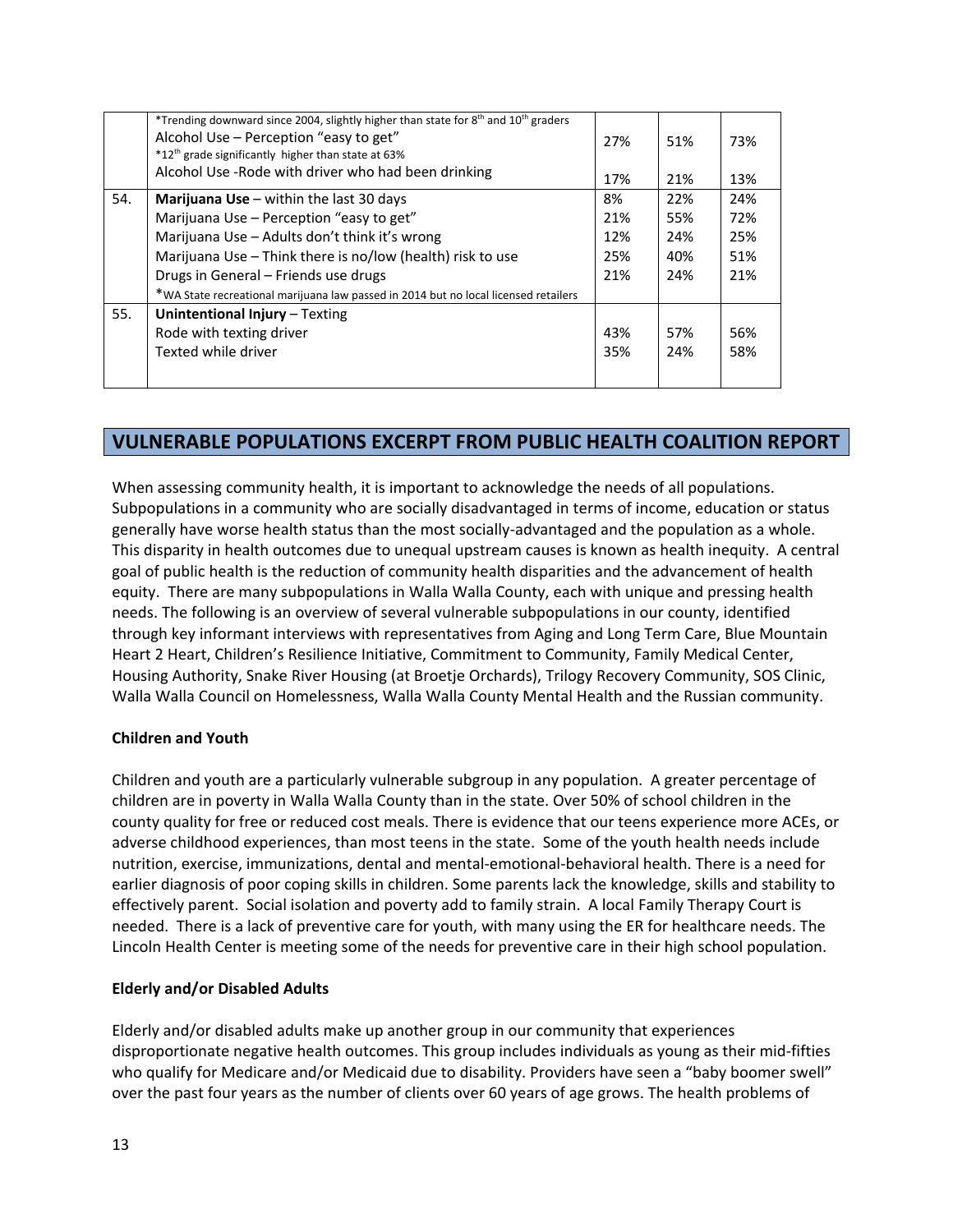elderly and/or disabled adults are also becoming more medically complex as rates of chronic conditions such as diabetes and hypertension increase. Social isolation is a major concern among this group, especially among individuals suffering from dementia who require an informal support network to help them make decisions. This population has a great need for mental health services and dental services. Providers may limit the number of Medicare patients who can be served. In addition, obtaining affordable, physically‐accessible housing is a major challenge among the elderly and disabled population. The Housing Authority currently has a six-month-long waiting list for low-income housing.

#### **Chemically Dependent**

Another subpopulation vulnerable to poor health is the chemically dependent or addicted population. There is a general lack of understanding in the community and among some medical professionals around the biology of addiction, which can adversely affect individuals seeking treatment. There is no local inpatient drug facility; a lot of detox happens in jail. Although there are local drug testing facilities, the wait for results is long, and often the narrow window of time in which an individual is willing to go to rehab is passed. A local treatment facility integrated with after-treatment care is needed. Therapists for co-occurring mental health and chemical dependency are needed as more than half of those seeking treatment have co-occurrences. Barriers to care for some include language, lack of documentation, lack of insurance, and transportation. Prescription drug abuse is a big problem here. Health issues for the addicted include poor nutrition, obesity, sleep deprivation, homelessness, joblessness, STDs and teen pregnancy, poverty and lack of youth shelter. Some causes of drug use in youth include uninvolved parents (more among those with low‐income) and a lack of jobs which leads to drug dealing. Among the Latino population, alcohol use is culturally more acceptable. The addicted have difficulty complying with lifestyles changes prescribed by healthcare professionals.

#### **Homeless**

One population that overlaps with the chemical dependent is the homeless, with about one‐third of them addicted. Many homeless also have physical disabilities and mental health needs. There is currently not enough shelter locally for the homeless, and about 20‐30 in our community are chronically homeless on any given day. Single mothers with children are the demographic most often turned away from services due to lack of room or resources. There is no local shelter for youth. Some causes of homelessness include broken families, job loss, drug use and mental illness.

#### **Mentally Ill**

The mentally ill population has many healthcare needs. There is a need for more in‐patient psychiatric care. The local crisis workers work around the clock to meet the high demand for support and intervention. With the influx of more insured individuals, there is a delay in availability of intake and care for clients. Often, the mentally ill may avoid or delay care due to the shame and stigma of being labeled "crazy." There is a need for education of providers and the public around mental illness and treatment. The mentally ill are often undertreated for health needs due to a lack of insurance, difficulty in expressing their symptoms and/or their symptoms are overlooked by physicians. Life expectancy for the mentally ill is lower than for other individuals. They have a harder time taking care of themselves, and have worse diets and higher rates of smoking than the rest of the population.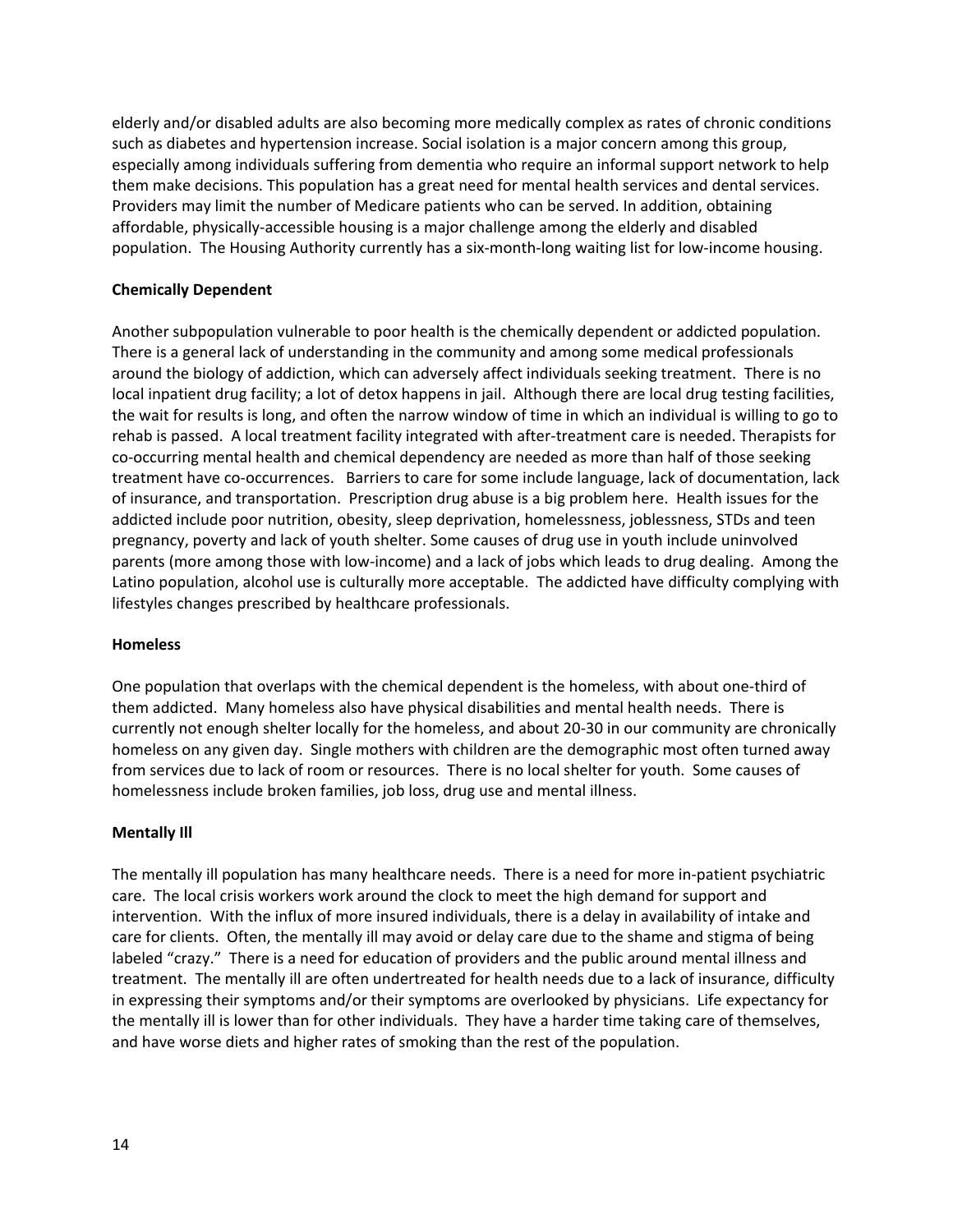#### **Low‐Income**

A group that overlaps with many subgroups is the low‐income or impoverished population. The needs for this group are many. There is not enough local permanent housing for the low-income population. The Housing Authority has 1000 individuals on their waiting list. A lack of stable housing leads to a transient lifestyle that prevents people from making healthy lifestyle changes. Some of the low‐income population include the homeless and/or chemically dependent. Some of their health issues include diabetes, obesity, asthma and developmental delay (children). A lack of living‐wage employment prevents people from affording health insurance and/or healthcare. Many low-income adults do not qualify for Medicaid. There is a need for adult dental care. Many medical professionals do not see Medicaid patients because the reimbursement rate is so low. The SOS Clinic is available for the uninsured; however, long wait times may discourage clients from seeking care, since time waiting at the clinic means time away from work. Without a living wage job, individuals have fewer resources to improve their healthy eating and lifestyle habits. The Latino population, while eager to comply with prescribed lifestyle changes, can be limited by finances.

#### **Uninsured**

Many low-income people are also uninsured, although it is yet to be determined what the impact of the affordable care act and implementation in Washington State will be over the long term. Those without health insurance can go to the local SOS Clinic for free treatment; however, limited physician volunteer time and funding leads to limited hours and long waits. Many clients, especially Latinos who work long hours, are not willing to take time off work to wait for care. Culturally, Latinos do not want to admit need or seek care, so they often wait until conditions are advanced, debilitating and difficult to treat. Many clients also avoid the clinic due to the stigma of receiving "aid" or being seen as "needy." Many uninsured use the ER as their primary source of care. The greatest health issues for the uninsured are diabetes, hypertension and depression.

#### **Latino Community**

The Latino population makes up 21% of the county's overall population and represents a diverse group. These individuals and their families moved here for different reasons at different times from different countries of origin. Despite varied backgrounds, Latinos in Walla Walla County encounter some barriers to health equity – such as cultural differences, linguistic differences and racial discrimination – that make it more challenging to access care and obtain the resources necessary to lead a healthy life.

One subset of the Walla Walla Latino population lives in the Edith, Carrie, Jefferson, Washington Park and Blue Ridge neighborhoods. These are lower income neighborhoods and the residents there have a need for jobs, education, immigration services, affordable food/nutrition, health insurance, transportation, affordable childcare, exercise, preventive care, mental health care, parenting skills and affordable, safe housing for families. The built environment in these neighborhoods needs safety improvements like crosswalks, better sidewalks and stop signs. Some of these neighborhoods may be considered "food deserts," since the nearest grocery store is beyond a convenient walking distance for many residents. In addition to being physically isolated from the rest of the Walla Walla community, this subset of the Latino population is also socially isolated due to language barriers, cultural barriers and class status. Among those who are undocumented, a fear of deportation leads to distrust of the mainstream community. Residents here are cut off from the rest of the community in terms of their media consumption, as well: they tend to not get the newspaper, and some don't have computers or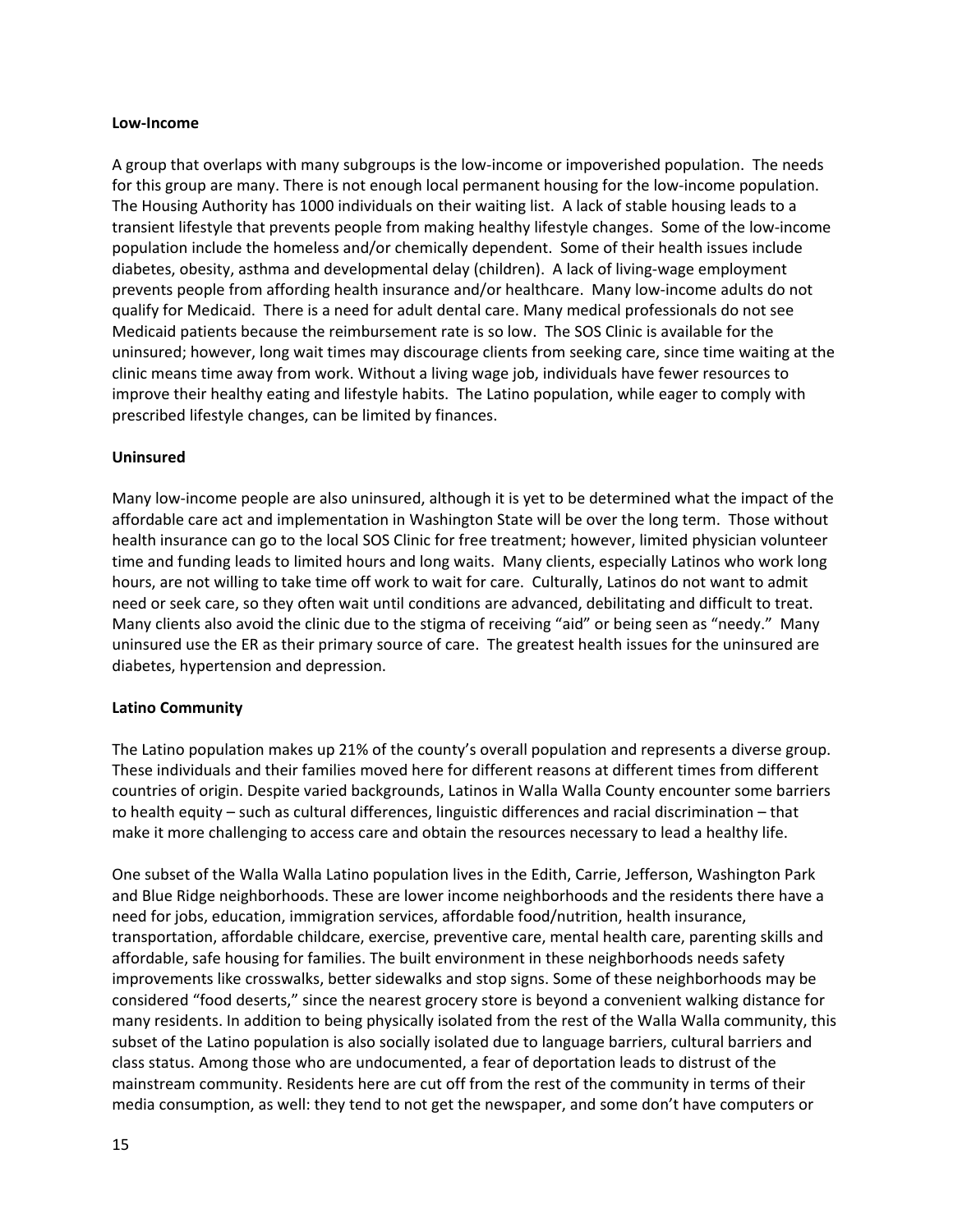online access. Spanish‐speaking radio broadcasting is important to this group. Hard, long work and low compensation may contribute to depression and a cyclic lack of hope for the future, especially when family members are unable to spend time together because of work schedules. Sometimes a lack of childcare prevents parents from working.

The residents in these neighborhoods tend to not utilize the local food banks despite food insecurity. Healthy eating is a challenge due to a number of different reasons, including lack of time to cook, lack of cooking and shopping knowledge and the high cost of groceries. While there is a great need for health insurance among these residents, the Affordable Care Act may do little to help them get coverage. The healthcare exchange is confusing and expensive, and those who are undocumented are ineligible for coverage. Additionally, there is a cultural understanding that seeking healthcare or other forms of social assistance is weak or unnecessary. Hardly any seek preventive care or mental health care, and many use the ER for healthcare. There is community concern about drug abuse, and community workers in the area have seen a lot of marijuana abuse.

Providence St Mary Medical Center has sponsored a community health fair for screenings and health information targeting the Latino population in 2014 and 2015 in cooperation with St. Patrick's Catholic Church and other invited community agencies.

#### **Migrant Farm Workers**

Another group of Latinos live outside the City of Walla Walla and do seasonal farm work, such as working with apples at Broetje Orchards in the central west of the county. These workers and their families have many health needs and conditions such as dental health, diabetes, hypertension, screening, health insurance and mental health. These laborers do not receive health insurance and cannot afford healthcare. They work long hours and receive low compensation. They are located far from all services. There is a waiting list for housing near the orchards.

#### **Russian Community**

A small subgroup living in Walla Walla County is Russian, most of who migrated here to escape religious persecution in the former Soviet Union. Some of their health needs and conditions include high cholesterol and alcoholism. Internally, this community has strong family connections and social support networks. Their experience as skilled craftsmen and laborers allows them to achieve economic success while resisting full assimilation into the mainstream Walla Walla community. There is a strong adherence to heritage and cultural values. They are hesitant to let outsiders in or seek assistance for issues they believe must be handled in‐community. They approach healthcare in a familial way; family members must be present for treatment and care. Any long-term care is desired to take place in-home; as a result, there is a need for more home health. There is sometimes a lack of understanding among providers about their culture and treatment preferences. A decision to forgo treatment may not be out of ignorance, but rather due to a different cultural understanding of quality of life.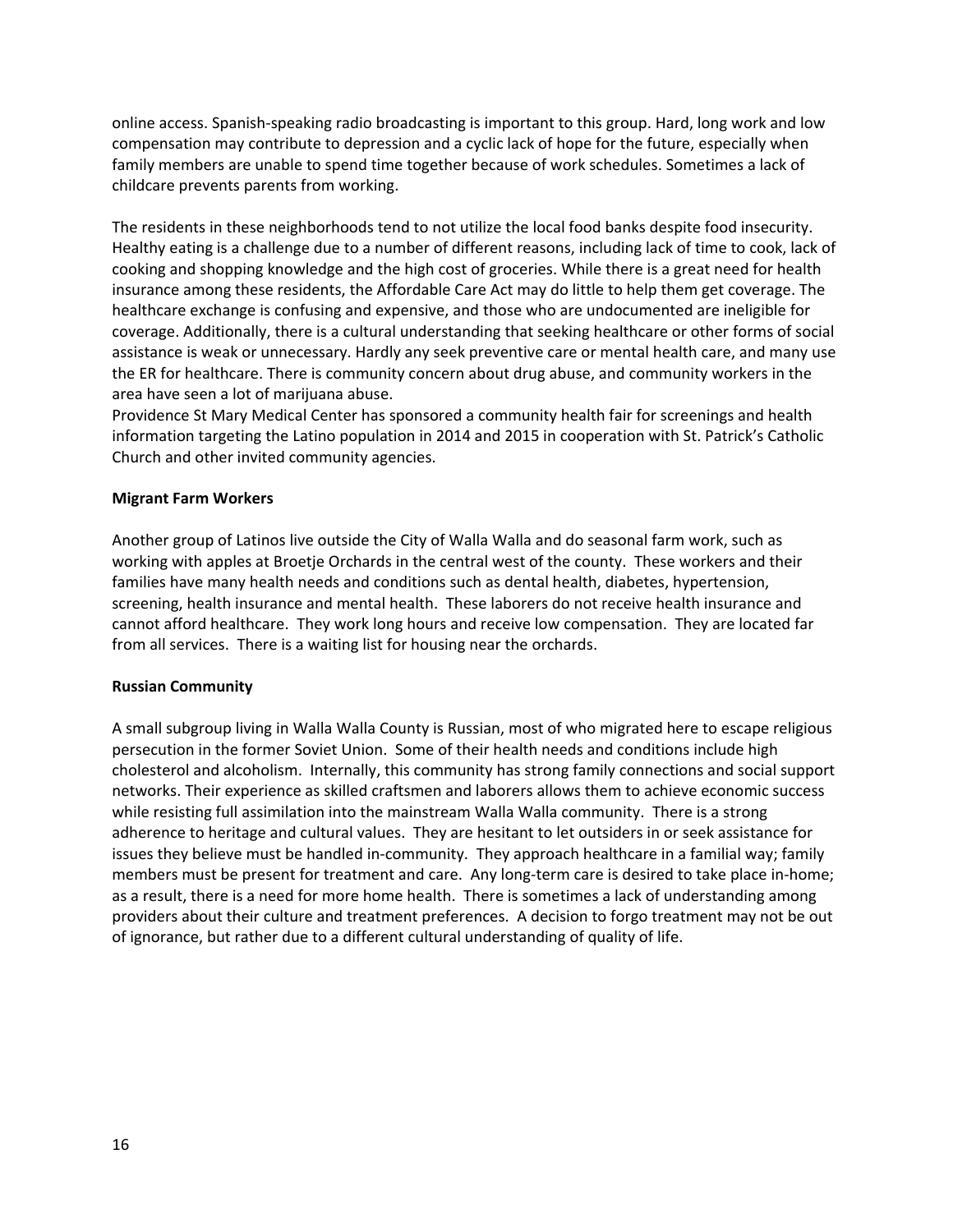# **PUBLIC HEALTH COALITION SWOT ANALYSIS STRENGTH & WEAKNESSES HIGHLIGHTS**

| <b>STRENGTHS</b>                                       | <b>WEAKNESSES</b>                                        |
|--------------------------------------------------------|----------------------------------------------------------|
| Natural recreational opportunities in town and nearby  | No public swimming pool, nearest in Milton-Freewater     |
|                                                        | (plans in work to build new pool to open in 2016)        |
| Parks and increasing number of bike paths              | Need better traffic division between vehicular traffic   |
|                                                        | and bicyclists on frequently used city or county roads   |
| YMCA programs for youth and adults                     | YMCA not affordable to lower income families but there   |
|                                                        | are some youth scholarships for disadvantaged            |
| Social Services Agencies Collaboration -among many     | Navigation for clients still difficult sometimes         |
| agencies                                               |                                                          |
| Christian Aid Center Shelter for homeless              | Has to turn away some due to occupancy - limited         |
|                                                        | family shelter                                           |
| YWCA program for women for safe shelter and            | Has to turn away some due to occupancy, cannot           |
| counseling services. Primary services for victims of   | accept teen-age males within a family. Has need for      |
| domestic violence and sexual assault.                  | mid-level practitioner for pediatric sexual abuse cases. |
| Number of colleges and educational opportunities       | High school graduation rates are declining, below state  |
|                                                        | average for higher education rates                       |
| Farmers Market and seasonal availability of fresh      | "Food Environment Index" lower than state and top        |
| produce and gleaning programs                          | performers. (Access plus food insecurity index)          |
| Food Banks and "Soup" kitchen programs run by          |                                                          |
| volunteers and faith communities                       |                                                          |
| Strong health care facilities and clinics and health   | SOS "free" Clinic has very limited hours and needs more  |
| education programs                                     | providers                                                |
| Strong Faith Community with many volunteers, a giving  | Those who donate funds are being approached by many      |
| community                                              | non-profit agencies and groups - donor fatigue           |
| Vibrant downtown and tourism                           | Increasing wage disparity and income inequity            |
| Public transit bus service                             | Limited hours for service, still many concerns for       |
|                                                        | transportation of disadvantaged clients to get to        |
|                                                        | appointments. Special concern of Milton-Freewater        |
|                                                        | coalition who receive services in Walla Walla.           |
| Rural location - no traffic, short commutes            | Rural location difficult to recruit professionals and    |
|                                                        | recruit and retain needed specialty services             |
| Sense of history and longevity                         | Slow growth community for family living wage jobs        |
| Additional mental health services recently with county | Need still expressed for improved access to counseling   |
| tax and recruitment of Comprehensive Mental Health     | and treatment for adults, adolescents and children.      |
| outpatient services                                    | Common theme from most agencies that there is still      |
|                                                        | not enough timely access or programs for those           |
|                                                        | transitioning back from inpatient treatment. Lack of     |
|                                                        | providers for neuro/psych consultation.                  |
| Substance Abuse - Trilogy program for teens            | Substance Abuse - still not enough access to adults and  |
| Lincoln Health Center screening and counseling         | youth. Significant barriers if dual diagnosis of mental  |
|                                                        | health and substance abuse. Need more collaboration      |
|                                                        | and improved navigation for clients that need both       |
|                                                        | services. Many times detox happening in jail. Increasing |
|                                                        | use of heroin. Impact on teens of marijuana legislation. |
|                                                        |                                                          |
| Affordable Care Act - Washington Exchanges are         | Affordable Care Act - future uncertain on federal level  |
| providing more access to insurance with expanded       | and what happens when expanded Medicaid funds dry        |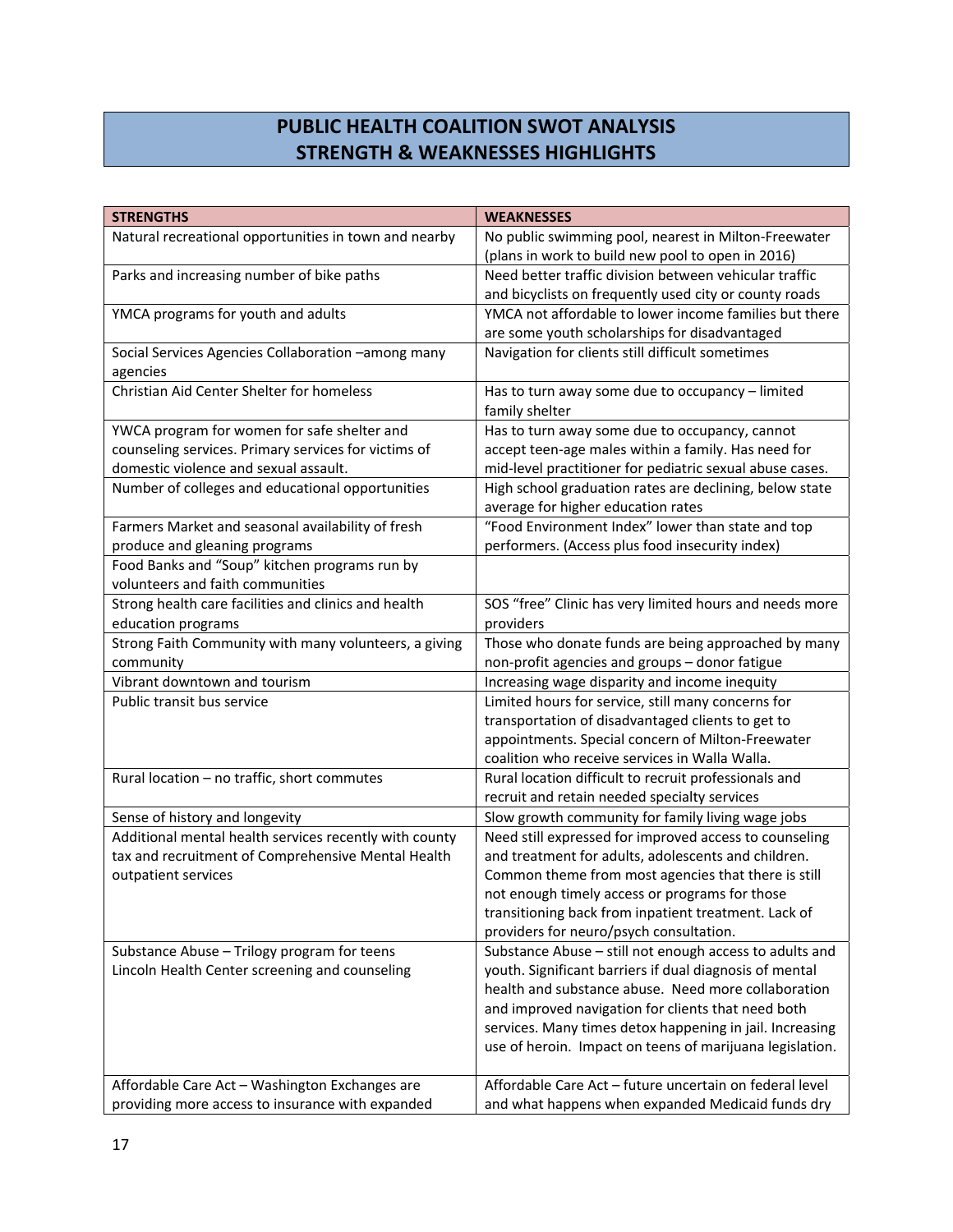| Medicaid program, in particular                     | up. Exchanges difficult to navigate for many.              |
|-----------------------------------------------------|------------------------------------------------------------|
| Availability of sugary drinks decreasing in schools | Increasing obesity in adults and children                  |
|                                                     | Increasing gang activity $-$ few safe activities for teens |
|                                                     | outside of school, sports, and church                      |
|                                                     | Poverty – increasing trends particularly for children.     |
|                                                     | Lack of affordable decent housing for low income           |
|                                                     | families                                                   |
|                                                     | Dental Care: Lack of fluoride in municipal water supply    |
|                                                     | to reduce dental cavities                                  |
|                                                     | Dental Care: Dental Health Provider Shortage Area per      |
|                                                     | US Department of Health & Human Services. Walla            |
|                                                     | Walla is included despite the # of dentists, most are      |
|                                                     | small businesses which cannot afford to accept             |
|                                                     | Medicaid or self-pay. Primary part time dental             |
|                                                     | providers for these populations include Family Medical     |
|                                                     | Center, SonBridge Center Dental Clinic, and mobile         |
|                                                     | dental van from Medical Team International. These          |
|                                                     | agencies cannot get enough providers or volunteers to      |
|                                                     | staff the needs. The prison population is also listed as   |
|                                                     | underserved.                                               |

# **SUMMARY OF COALITION PRIORITIZED COMMUNITY NEEDS**

At the end of the Public Health Coalition's 4<sup>th</sup> meeting 14 high-priority community health issues had been identified. This list was reduced to the top four priorities through the process of nominal group technique (voting by 3 dots placed on issues of choice by each agency represented in the coalition). The final top issues identified were:

## 1. **Access to Mental Health Services for all age groups ‐ 1st priority**

Most agencies still saw this has a leading cause of joblessness, poverty, homelessness, substance abuse and still being handled by a fragmented system of care difficult to navigate or afford by many individuals or by the special needs of different age‐groups.

2. **Promoting Healthy Lifestyles – 2nd priority**

Increasing rates of obesity and rates of cardiovascular disease and death as well as diabetes are significant in our community. Of special concern is the growing obesity rate in children.

## 3. **Integrated Mental Health and Substance Abuse Care – 3rd priority**

While linked closely with the first priority there are some unique considerations in the funding for services and access to individuals with dual diagnosis with many barriers and challenges. A smoother integration and collaboration within the system of care is needed for screening, counseling, treatment, and post-treatment support.

## 4. **Availability of Family Living‐Wage Jobs – tied for 3rd priority**

Lack of family living‐wage jobs was felt by many to be the primary "upstream" cause for many of the downstream effects of increasing health and economic disparities within this community. It was recognized that other agencies such as the Port of Walla Walla have primary responsibility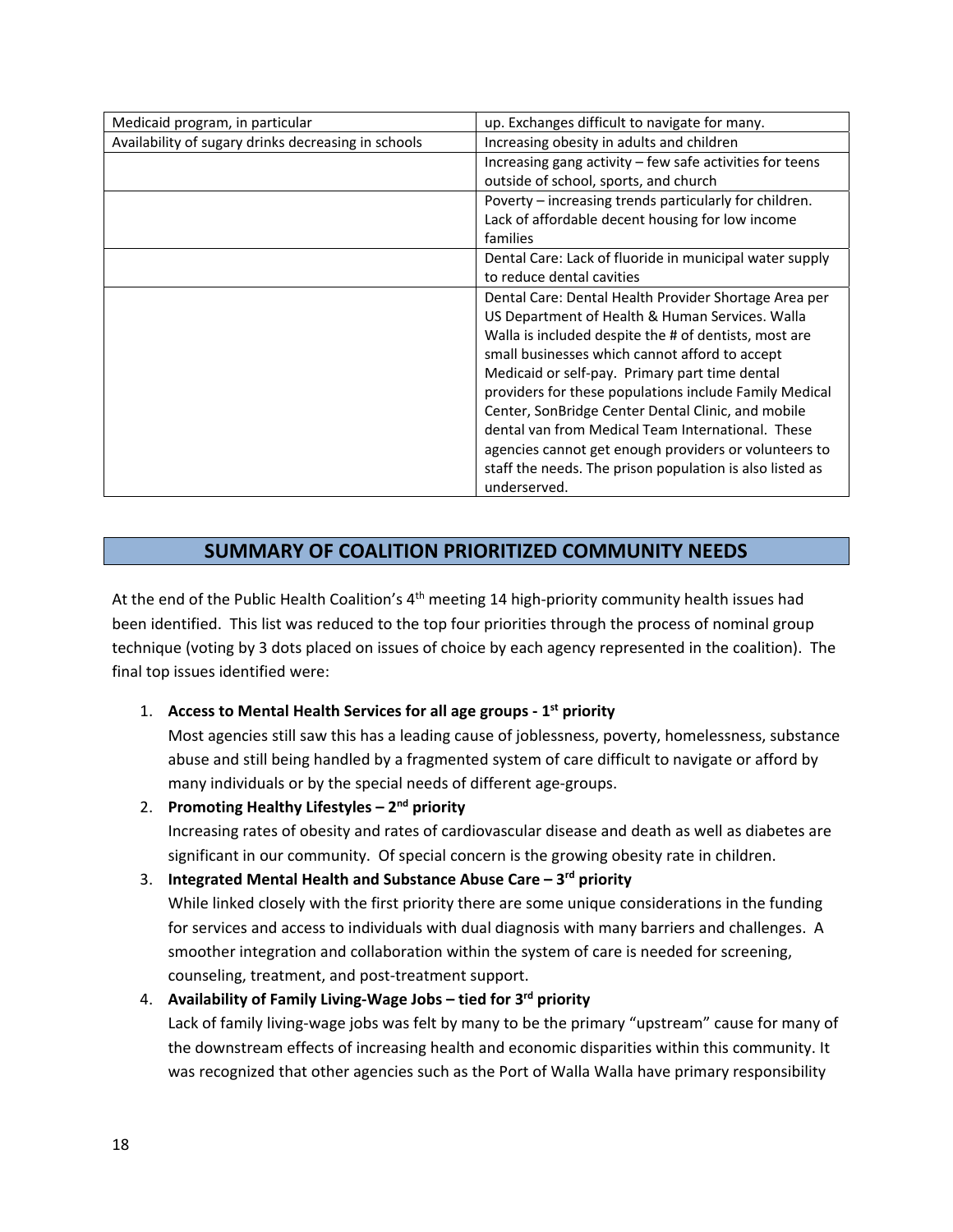for economic development and business recruitment. Many agencies though felt that more focus should be placed on these "upstream" causes by diverse groups within the community.

## **CONCLUSION**

The findings from this community health needs assessment will be used to determine the Providence St Mary Medical Center *implementation strategy plan* priorities for the next three years in completion of our 2015 community benefit plan. The purpose of this plan is to support identified activities that promote and sustain the health and safety of the community through community partnerships and to determine the level of specific resources to be committed by our ministry.

Future developments in population and community health planning may also be driven through the "Washington State Accountable Communities of Health" newly organized in 2015. Walla Walla County will be included in the Greater Columbia Region with representation from hospitals and public health. The mission statement of the Greater Columbia ACH is to "advance the health of our population be decreasing health disparities, improving efficiency of health care delivery, and empowering individuals and communities through collaboration, innovation, and engagement." Recommendations and action plans from this coalition are yet to be determined and should be closely followed over time.

August 2015 Providence St Mary Medical Center Mission Team

Reviewed and approved by Community Board 9/11/15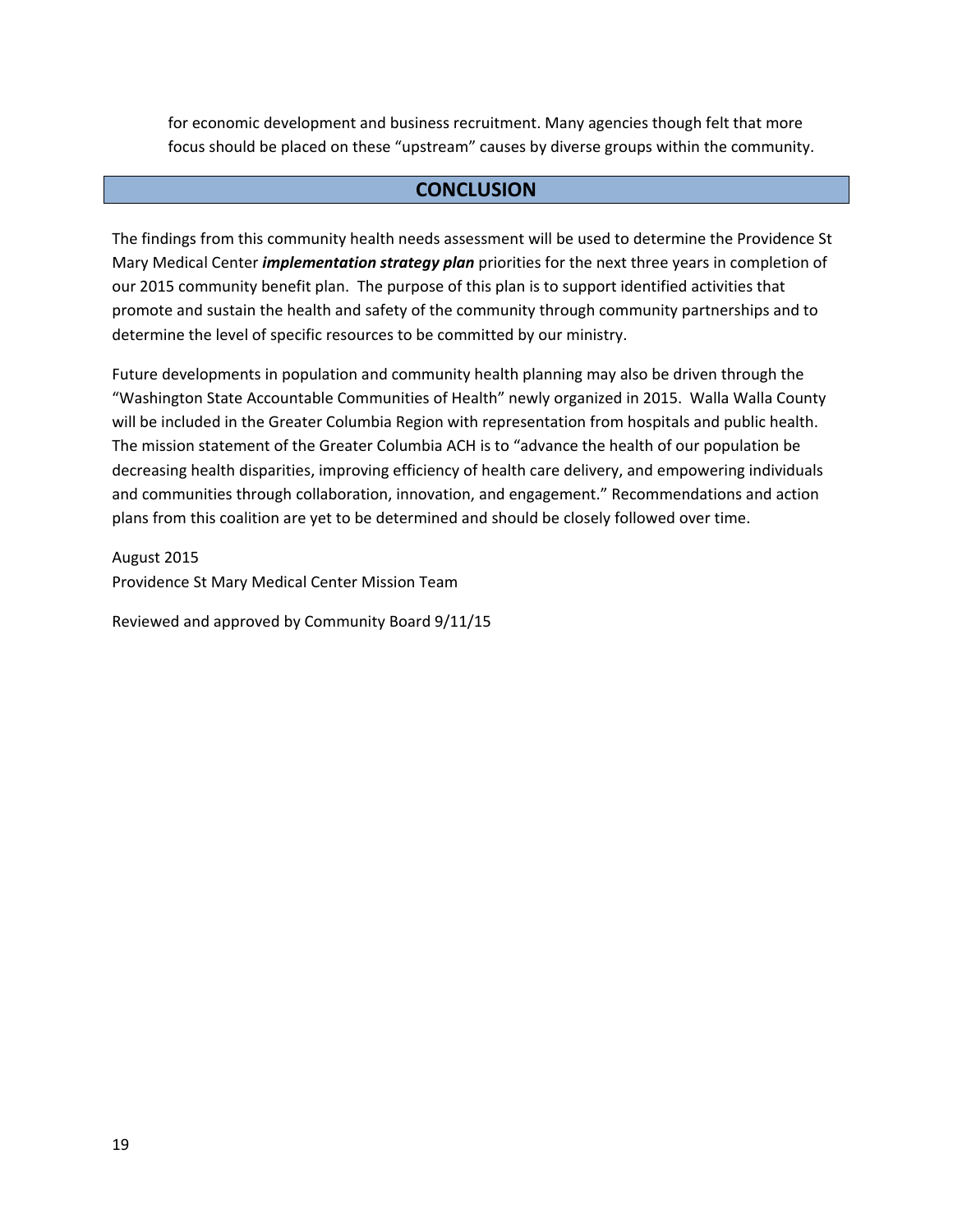PROVIDENCE ST MARY MEDICAL CENTER COMMUNITY BENEFIT PLAN – IMPLEMENTATION STRATEGIES NOVEMBER 2015

> Produced by the Mission Committee with input from Walla Walla County Department of Community Health (Public Health) and other community stakeholders

*"Whatever concerns the poor is always our concern" legacy of Mother Joseph, Sisters of Providence and founder of St Mary Medical Center*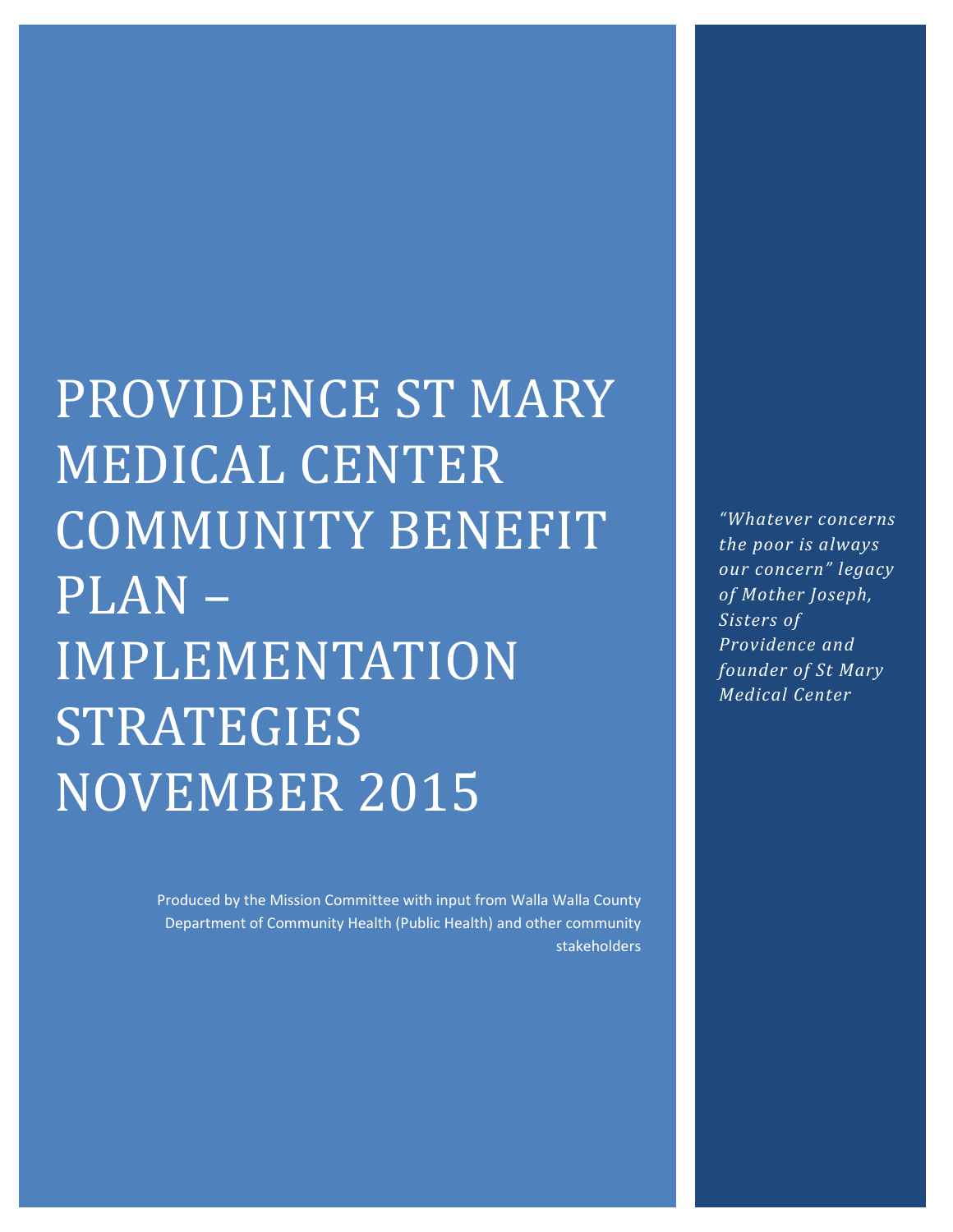# **INTRODUCTION**

### **What is Community Benefit?**

Community benefits are programs or activities that promote health and healing in response to identified community needs and meet at least one of these community benefit objectives:

- Improve access to health care services
- Enhance the health of the community
- Advance medical or health care knowledge
- Support or reduce the burden of government or other community efforts in addressing identified areas of community health need

A *community health needs assessment* is a systematic process involving community partners to identify and analyze community health needs and assets in order to prioritize these needs, and to plan and act upon significant unmet community health needs.

An *implementation strategy* is the hospital's plan for addressing community health needs, including significant health needs identified in the community health needs assessment. The implementation strategy is also known as the hospital's overall community benefit plan.

### **Guiding Principles for Catholic Health Care Ministries**

- *Those who live in poverty or are vulnerable at the margins of our society have a moral priority for services*. While assessments will look at the health needs of the overall community, low‐ income or other disadvantaged or at risk populations deserve special attention and priority.
- *Not‐for‐profit health care has a responsibility to work towards improved health in the communities they serve.* Assessment results and implementation strategy must be put into action and these actions evaluated and refined, as needed, to ensure that the community partners are achieving their goal – improved community health.
- *Health care facilities should actively involve community members, organizations, and agencies in their community benefit programs.* Collaboration with community partners expands the community's capacity to address health needs through a shared vision, shared resources and skills, and creates a foundation for coordinated efforts to improve community health.
- *Health care organizations must demonstrate the value of their community service.* Government, community members, funders and others committed to improving community health want to know that tax-exempt hospitals are aware of major needs of the community and that their benefit planning takes into account these needs.
- *Community benefit programs must be integrated throughout health care organizations.* The result of the assessment and the community benefit plan should be integrated with the strategic and operational plans of the organization to carry out these processes effectively.
- *Leadership commitment is required for successful community benefit program.* As leaders of charitable organizations, hospital board members, chief executive officers and senior managers should view improved community health as important concerns of their organizations.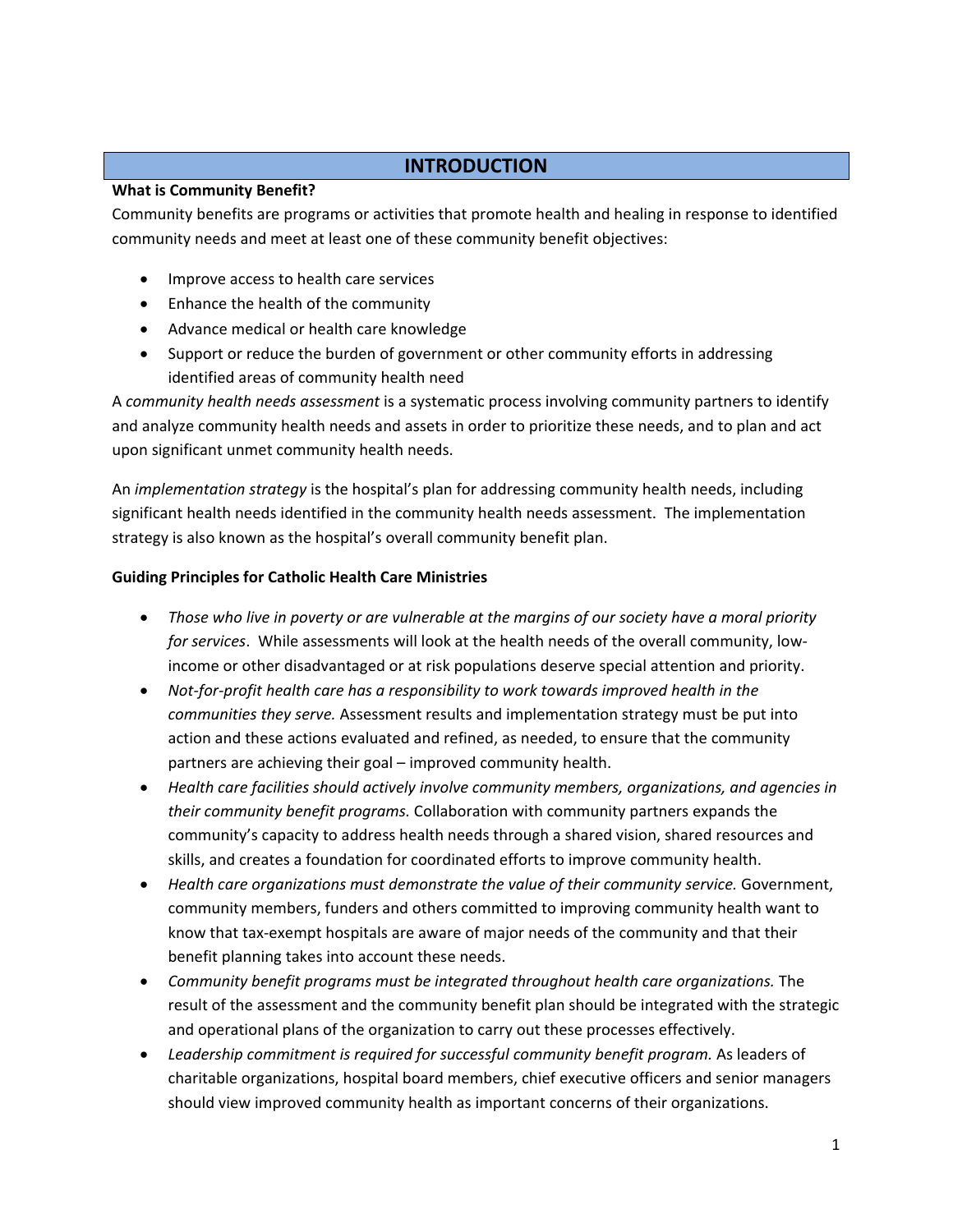Leadership commitment ensures that assessment and planning processes are viewed as organizational priorities to implement programs that will improve the long‐term health of the community. (\*Catholic Health Association)

#### **Federal Requirements**

In order to comply with the federal tax‐exemption requirements of the Affordable Care Act, a tax‐ exempt hospital must:

- Conduct a community health needs assessment every three years. The assessment must 1) take into account input from persons who represent the broad interests of the community served by the hospital facility, including those with knowledge of or expertise in public health, 2) be made widely available to the public .
- Adopt an implementation strategy to meet the community health needs identified through the assessment.
- Report how it is addressing the needs identified in the community health needs assessment and provide a description of the needs that are not being addressed with the reasons why such needs are not being addressed.

## **MISSION**

Identifying community needs and plans to meet those needs was the starting place of the Providence ministries, including Providence St Mary Medical Center. Through the work of Mother Joseph and the other sisters who historically served in this region plans were made to address the needs for homes for orphans and widows, schools to teach the skills of reading and writing, and hospitals to care for the sick. Populations served included those in poverty, those who were illiterate, the children and elderly, Native Americans, the mentally ill, and victims of epidemics which swept the area at that time. Community partners included women's and other community charitable organizations, city officials, churches and interfaith groups, members of the military forces in the region, and the gold miners.

Our Mission as People of Providence is to reveal God's love for all, especially the poor and vulnerable through our compassionate service.

Today that mission carries on in recent years with support for youth at risk, the mentally ill, women and children who need emergency shelter and a safe place away from violence, free health care screenings and health education for diverse populations, mass immunization clinics, and support for healthy lifestyles. The future health care trends will bring increased focus on health disparities in communities with emphasis on social determinants, population‐based health, and evidence‐based seamless continuum of care. There will be more alignment of community partners to share resources to address the community health needs. This focus will bring a change from traditional clinical service delivery models to community‐based preventive services and community problem solving to reduce preventable hospitalizations and to improve the health outcomes of the community.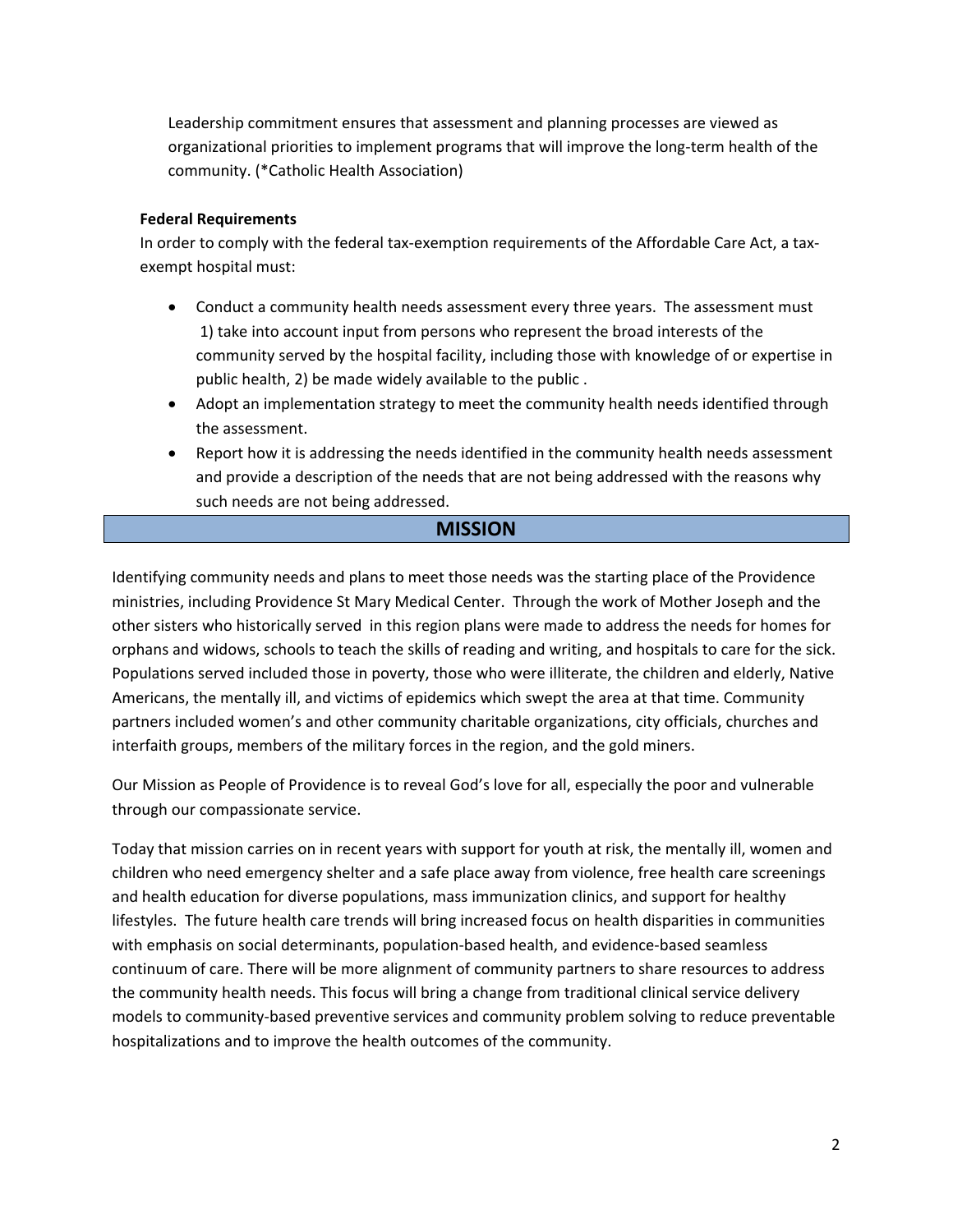# **PRIORITIES FOR COMMUNITY BENEFIT IMPLEMENTATION STRATEGIES**

Implementation strategies or action planning for the 2016‐2018 community benefit plan are driven from the analysis of a comprehensive community health needs assessment which was completed in September 2015. This needs assessment included data from local, state, and national sources. It also included input from key stakeholders from a multi‐agency community coalition sponsored by Walla Walla County Department of Community Health (Public Health). Internal review and input came from the Providence St Mary Medical Center Mission Committee representing various department leaders, mission services, senior administrators, and members of our community board. Additional community board review and input was completed in September 2015 with the approval of the needs assessment.

Priorities for implementation strategies for 2016‐18 have been developed by the Mission Committee as follows in order of priority:

- 1. Explore new collaborative opportunities for **youth at risk** with the Walla Walla Youth Alliance and Blue Mountain Action Council for the proposed Teen Center and homeless youth shelter in the planning and funding stages (2016‐2017). Consider 1x donation towards youth homeless shelter capital funding and subsequent part-time MSW or other clinical services support to their program needs once established for counseling and health education for at‐risk youth.
- **2.** Provide monetary and non‐monetary support to The Health Center at Lincoln School for **youth at risk** to help maintain the tremendous gains that have been made in on‐time graduation rates and reduction in absenteeism.
- **3.** Collaborate with local schools to assist with **obesity reduction** and promotion of physical activity through **healthy lifestyles.**
- **4.** To improve **immunization rates** in our community continue to provide an annual free flu vaccination drive but also explore new strategies with Department of Community Health to address other adult or pediatric vaccination needs within the community going forward with the ending of the public health department's immunization services (2016).

The following sections of the 2016‐2018 Community Benefit Plan outlines the identified needs, goals & objectives, collaborating agencies, various types of strategic actions, and measurement of such actions in more depth. The Healthy People 2020 associated goals in related categories of health indicators are listed in each section and evidence‐based strategies can be located on‐line for each indicator.

Last of all the needs identified in the community health needs assessment that are not included for new action planning in this document are listed with the rationale for not including.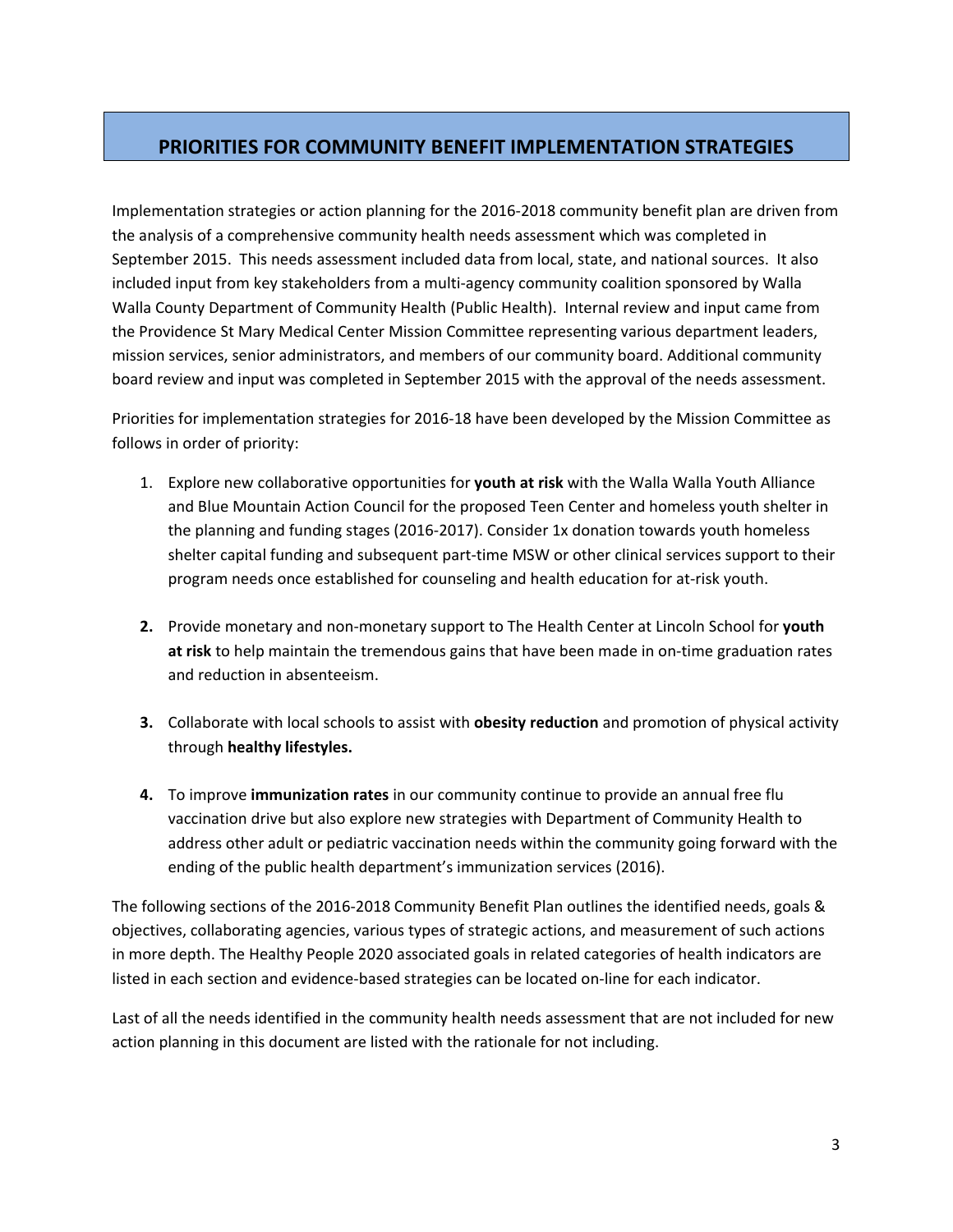# **COMMUNITY HEALTH NEEDS: IMPROVEMENT IN VACCINATION RATES**

#### Healthy People 2020 Prevention Goal Links: Immunization and Infectious Disease, Preparedness

**Identified Need:** Both childhood immunization rates and adult influenza vaccination rates in Walla Walla County fall far below the Department of Health and Healthy People 2020 goals for vaccinating at least 80% of the population. Children receiving complete series of childhood vaccinations are reported to be at 41% in this county compared to the state average of 52% as captured in the State Vaccination Registry. Adults receiving influenza seasonal vaccination are reported to be at 38% similar to the state average. Vaccines are among the most costeffective clinical prevention services. Communities with pockets of unvaccinated or under‐vaccinated populations are at increased risk for outbreaks of disease.

Acute respiratory infections, including pneumonia and influenza, are the 8th leading cause of death in the USA and the leading cause of pediatric hospitalizations and outpatient visits. On average, influenza leads to more than 200,000 hospitalizations and 36,000 deaths each year. In the coming decades, the USA will continue to face new and emerging issues in the area of immunization and highly infectious disease. Healthcare facilities must work together with the public health system to be capable of responding to emerging threats. Walla Walla County Department of Community Health recently announced (September 2015) that due to projected budget shortfalls in 2016 the immunization services they have historically conducted there will be discontinued. This may particularly impact the Medicaid population not under managed care plans, those with no insurance, and migrant or transient populations. The insured population and those with Medicaid managed care have increasingly obtained vaccinations from primary care providers or retail pharmacies.

#### **GOALS & OBJECTIVES:**

- Continue to collaborate with the public health system for opportunities to provide access to vaccinations to the public, particularly for those who are underserved and to our employees as health care providers.
- Address the health information needs of a more mobile society by submitting vaccination records to the Washington State Vaccination Registry that can be accessed by primary care providers state‐wide.
- Continue "mass vaccination" preparedness training for new and emerging pandemics through community exercises associated with seasonal influenza vaccination drives or other diseases.

#### **COLLABORATING AGENCIES:**

- Providence St Mary Medical Center
- Providence Medical Group
- Walla Walla County Department of Community Health (Public Health)
- Walla Walla Community College School of Nursing
- Misc. community volunteer agencies and health care organizations

#### **STRATEGIES:**

- Provide free influenza vaccine for adults at least annually at a community vaccination drive targeting those who are underinsured, homeless, disabled, non‐English speaking, or otherwise underserved.
- Submit vaccination data through the Washington State Vaccination Registry to address health information needs of the mobile community (flu shot drives, hospital, PMG).
- Sponsor or participate in a "mass-immunization" community exercise to improve preparedness training for a pandemic with our responding partners in conjunction with a vaccination drive.
- Increase employee Influenza vaccination rates to improve "herd" immunity of health care providers
- Explore new strategies with Department of Community Health to address the adult or pediatric vaccination needs in the community going forward with the ending of their immunization services (2016).

| <b>MEASUREMENT:</b>                                                      | <b>TARGET 2016</b> | <b>TARGET 2017</b> | <b>TARGET 2018</b> |
|--------------------------------------------------------------------------|--------------------|--------------------|--------------------|
| Number of free influenza vaccinations given (cost of vaccine also        | 600-800            | 600-800            | 600-800            |
| counts toward community benefit)                                         |                    |                    |                    |
| Completion rate for flu shots entered into Registry from flu shot drives | 99-100%            | 99-100%            | 99-100%            |
| Employee Influenza Vaccination Rate: 2014-15 baseline rate 85%           | 90%                | 90%                | 90%                |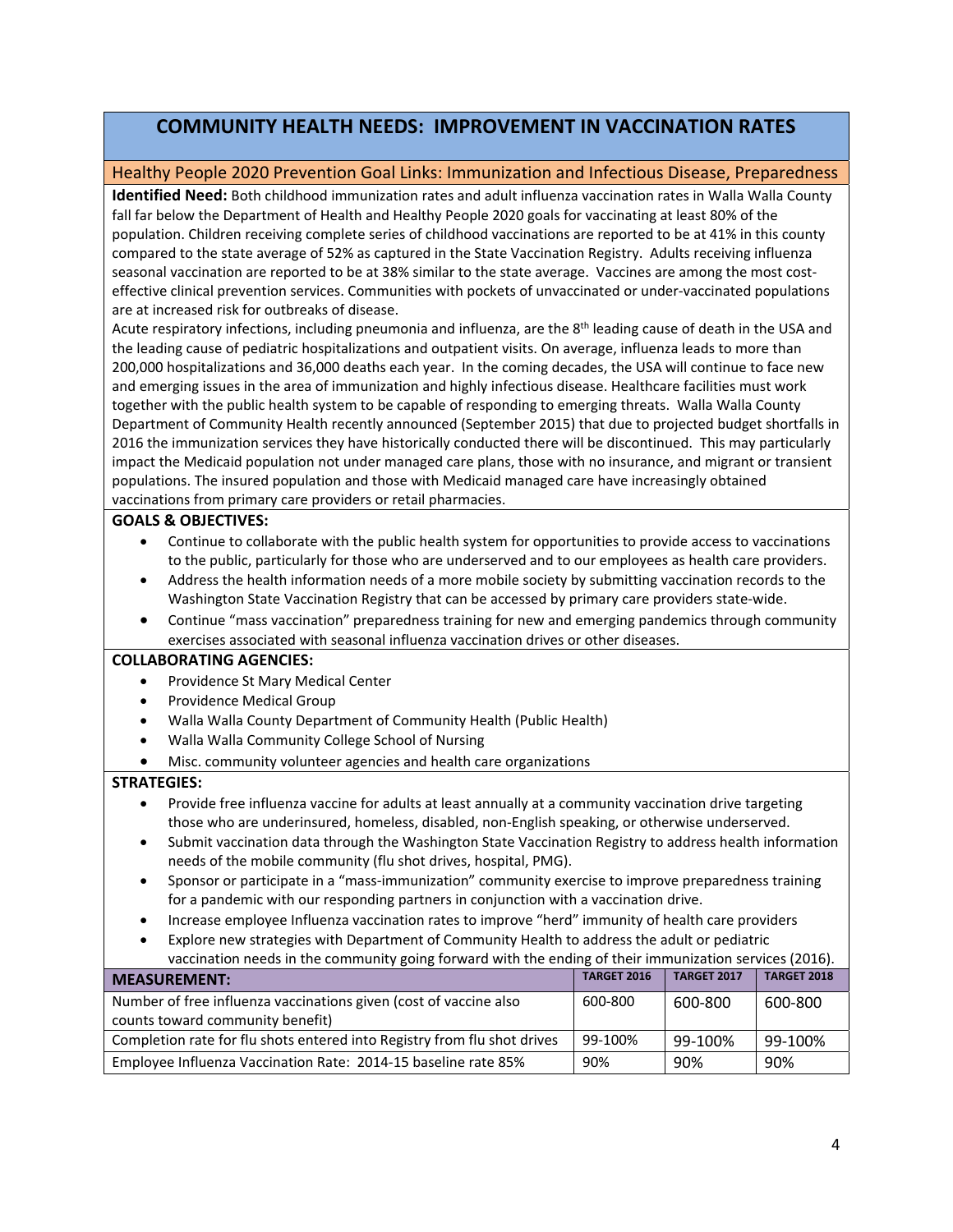# **COMMUNITY HEALTH NEEDS: YOUTH AT RISK**

## Healthy People 2020 Prevention Goal Links: Adolescent Health, Substance Abuse, Tobacco Use, Injury and Violence Prevention

**Identified Need:** Youth at risk continues to be a growing concern in Walla Walla County. The 23‐25% multi‐year rate of "children living in poverty" continues to exceed the state average of 19% and far exceeds the Healthy People 2020 goal of 13% or less. Over one‐half of children in the public school system quality for free or reduced meal rates. The 31% of single parent households exceeds both the state rate and the Healthy People 2020 goals and is highly linked to lower income levels. Graduation rates overall in the County are declining in public schools with the percent of 9<sup>th</sup> grade cohorts who graduate within 4 years at 78% compared to 88% in 2009 (Wa-Hi 83% in 2014). DSHS staff reports a high incident of ACES (adverse childhood experiences) in the youth of the clients they serve. The Healthy Youth Survey findings in public schools show that youth within Walla Walla County feel that alcohol is "easy" to obtain and have a higher rate of reporting riding with drivers who have been drinking. The use of marijuana is increasing with youth also reporting that they feel there is no or low health risk to use (51% of12th graders). Public school 12<sup>th</sup> graders also report that 21% have considered attempting suicide, 20% have made a suicide plan, and 12% have attempted suicide. While smoking has decreased overall in adolescents the use of E‐ cigarettes or vaping has significantly increased in a short period of time with unknown risks. Risks for injury include that 58% of  $12<sup>th</sup>$  graders report texting while driving and there has been a significant increase in gang violence in targeted neighborhoods. The leading causes of illness and death among adolescents and young adults are largely preventable. Health outcomes in this age group are grounded in their social environments and are frequently mediated by their behaviors influenced by their family, peers, school, and community. Academic success and achievement are strong predictors of overall adult health outcomes with graduating from high school leading to lower rates of adult health problems, risk for incarceration, and enhanced financial stability during adulthood. The Lincoln School on‐time graduation rates between 2009‐2014 increased by 75% through a variety of strategies including a school‐based health clinic which provides behavioral health, substance abuse, and wellness screening and interventions to provide resilience with the support of community agencies including PSMMC. The Public Health community coalition involved with community health improvement planning have identified as a 3rd priority better integration between mental health and substance abuse screening, referrals, and services for all populations but especially for adolescents and young adults. Sheltering for homeless youth has been problematic.

#### **GOALS & OBJECTIVES:**

- Through support of school based health clinics for at‐risk youth reduce absenteeism in school and improve on-time graduation rates
- Explore new collaborative opportunities for youth at risk with the Walla Walla Youth Alliance and Blue Mountain Action Council for the proposed Teen Center and homeless youth shelter in the planning and funding stages (2016‐2017)

#### **COLLABORATING AENCIES:**

- Providence St Mary Medical Center and Providence Medical Group
- Lincoln School, The Health Center at Lincoln School, Blue Ridge School
- Walla Walla County Department of Community Health
- Walla Walla Youth Alliance and Blue Mountain Action Council in planning for Teen Center and shelter

#### **STRATEGIES:**

- Provide monetary and non-monetary support to The Health Center at Lincoln School for at-risk youth
- Consider 1x donation towards youth homeless shelter capital funding and subsequent part‐time MSW or other clinical services support to their program needs

| MEASUREMENT:                                                                                                                  | <b>TARGET 2016</b>                    | <b>TARGET 2017</b>                    | <b>TARGET 2018</b>                    |
|-------------------------------------------------------------------------------------------------------------------------------|---------------------------------------|---------------------------------------|---------------------------------------|
| Monitor on-time graduation rate for Lincoln School: 2014 baseline rate<br>of 78% compared to County 78% compared to State 79% | Match or<br>exceed the<br>County Rate | Match or<br>exceed the<br>County rate | Match or<br>exceed the<br>County rate |
| Monitor # of student health care visits to Lincoln Health Center to                                                           | TBD                                   | <b>TBD</b>                            | <b>TBD</b>                            |
| determine trends in access and needs. 2013-14 baseline visits = 1524                                                          |                                       |                                       |                                       |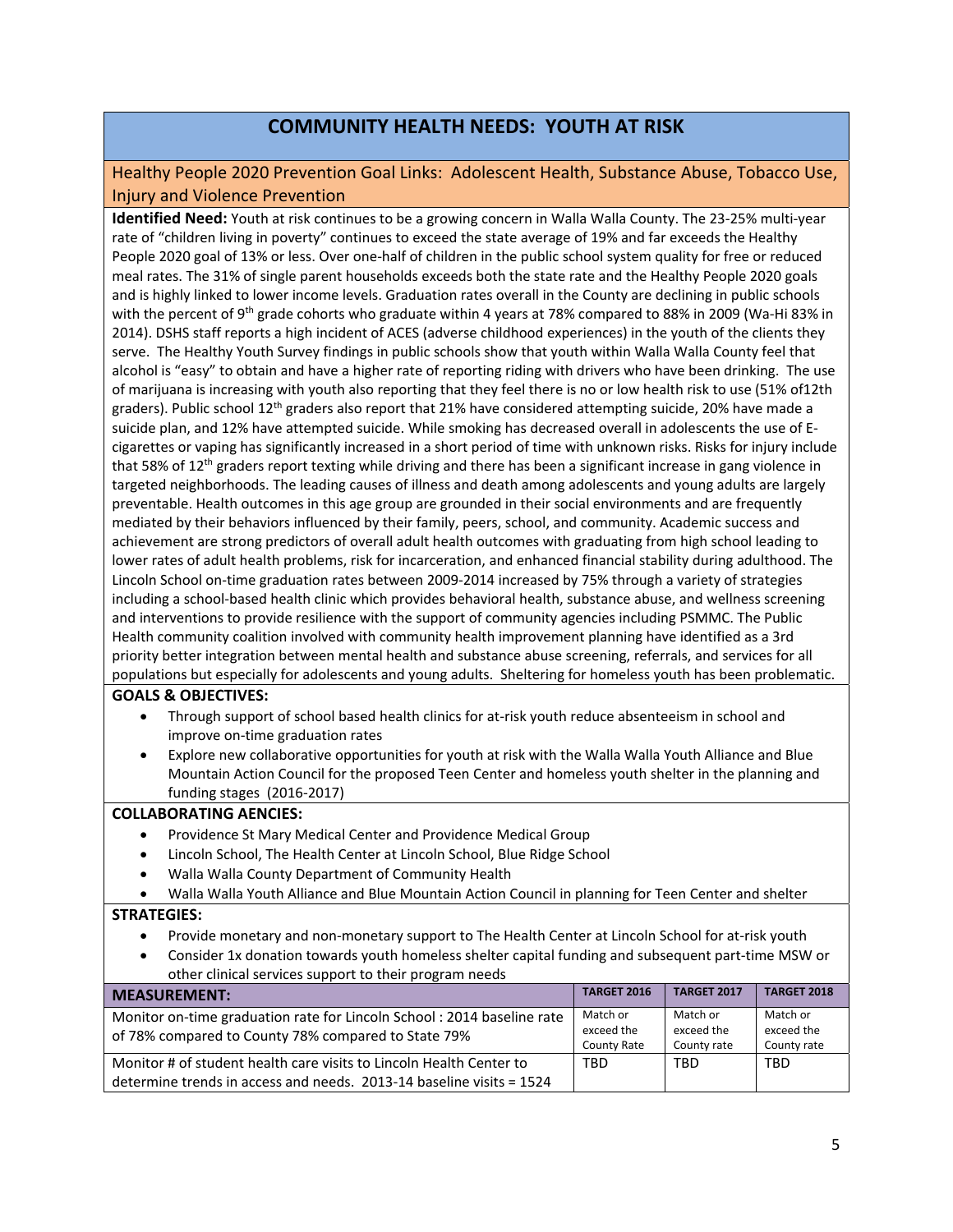# **COMMUNITY HEALTH NEEDS: OBESITY REDUCTION & HEALTHY LIFESTYLES**

## **Healthy People 2020 Prevention Goal Links**: Nutrition & Weight Status, Physical Activity, Heart Disease & Stroke

**Identified Need:** Obesity rates are a significant contributor towards cardiovascular disease ‐ the major cause of death in Walla Walla County. The adult obesity rate last reported for the county was 27% and adult's reporting physical inactivity was at 18%. The increasing obesity rates in children, however, are especially concerning. Ten year trends (2004-2014) show a rate increase in 8<sup>th</sup> graders from 12% to 17%, 10<sup>th</sup> graders from 10% to 12%, and 12<sup>th</sup> graders from 8% to 14%. . For people who are inactive, even small increases in physical activity are associated with health benefits. Together heart disease and stroke are among the most widespread and costly health problems facing the nation. Healthy People 2020 goals reflect a multidisciplinary approach between schools and healthcare and municipal planning for easy and safe access to bike trails and other recreation as examples of proven strategies. The Public Health multi‐agency community health coalition has recommended actions for further developing access to and promotion of "Healthy Lifestyles" programs in reducing obesity as the 2<sup>nd</sup> priority for community health needs.

#### **GOALS & OBJECTIVES:**

- Improve health status and reduce health disparities in preventing chronic cardiovascular disease
- Increase biometric health screening to underserved populations
- Collaborate with schools or recreational centers in promoting increased physical activity in children
- Provide free health education in cardiovascular disease risk factors and prevention within the community including underserved segments of the population in strategic planning for cardiovascular services
- Participate on Public Health coalition teams for Obesity Reduction & Healthy Lifestyles as convened

#### **COLLABORATING AENCIES:**

- Providence St Mary Medical Center
- Providence Medical Group
- Local Schools
- YMCA
- St Patrick's Catholic Church

#### **STRATEGIES:**

- Offer free biometric health screenings for blood pressure, glucose, cholesterol, or other testing within the community at determined locations or events
- Partner in annual Health Fair with St. Patrick's Catholic Church targeting the health of the Latino community
- Provide free on-line health screening for cardiovascular risk factors as well as sponsoring community forums or events on combating heart disease and/or stroke
- Collaborate with local schools in the SQORD or other programs, using technology to increase physical activity

| <b>MEASUREMENT:</b>                                                     | <b>TARGET 2016</b> | <b>TARGET 2017</b> | <b>TARGET 2018</b> |
|-------------------------------------------------------------------------|--------------------|--------------------|--------------------|
| # of free biometric health screenings done within the community         | <b>TBD</b>         | <b>TBD</b>         | <b>TBD</b>         |
| # of free on-line health screening done for cardiovascular risk factors | <b>TBD</b>         | <b>TBD</b>         | <b>TBD</b>         |
| # of 5 <sup>th</sup> graders involved in SQORD program Baseline 2014?   | <b>TBD</b>         | <b>TBD</b>         | <b>TBD</b>         |
| Participate in or sponsor at least one health fair targeting healthy    | 250-350            | <b>TBD</b>         | <b>TBD</b>         |
| lifestyles and behaviors for vulnerable populations. Track # of adults  |                    |                    |                    |
| attending. Baseline 2014: 250                                           |                    |                    |                    |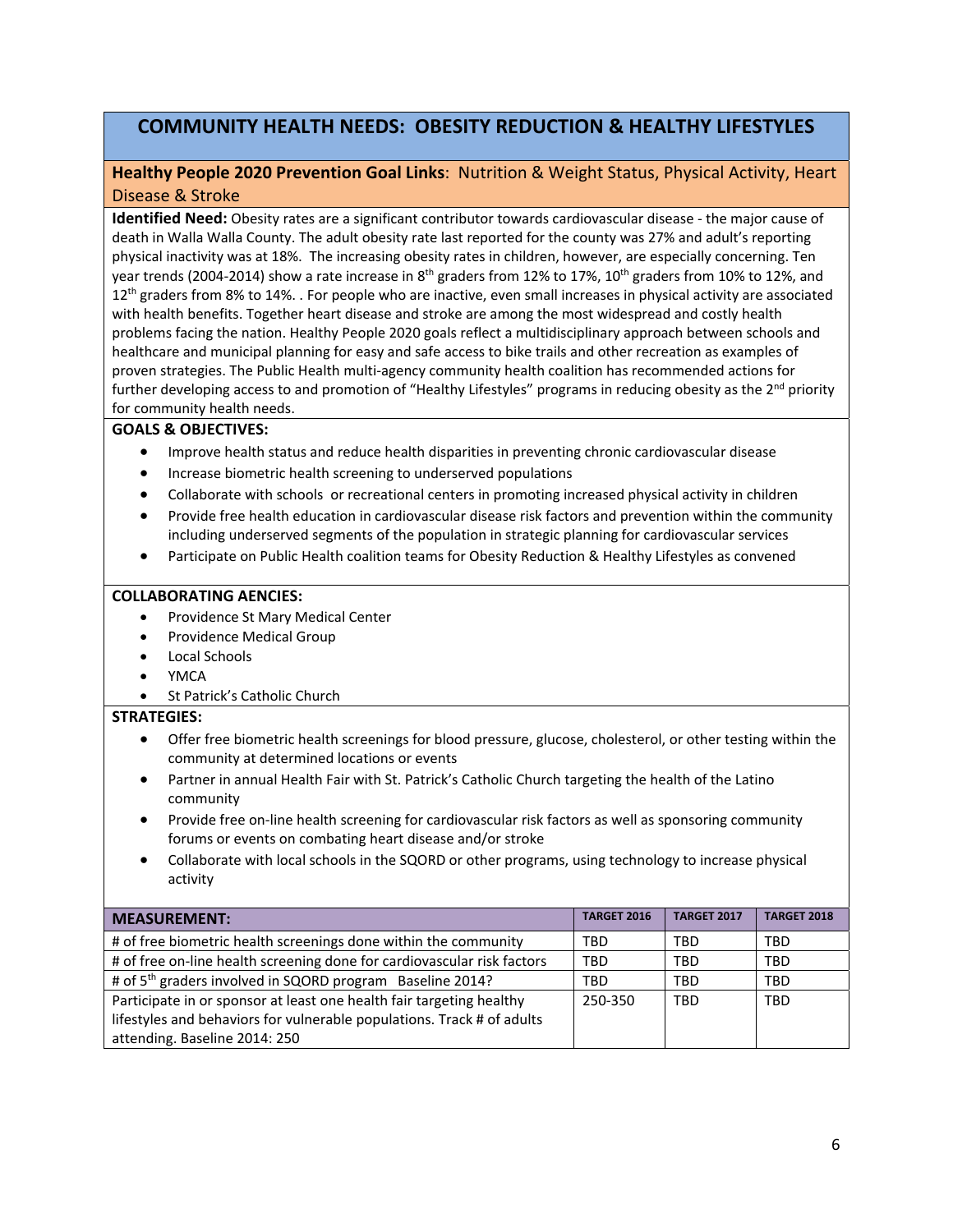# **COMMUNITY HEALTH NEEDS NOT ADDRESSED IN PLAN**

The following needs identified in the 2015 community needs assessment were not identified for specific action planning in the 2016‐18 PSMMC community benefit plan:

### **Homelessness**

Action planning in general is being addressed by other active community coalitions including the Walla Walla Council on Homelessness sponsored by the Department of Community Health, the Alliance for the Homeless – a new citizen's activist group, the Walla Walla Youth Alliance, Catholic Charities in partnering with the Veteran's Administration, and the local non‐profit sheltering agencies that provide assistance. **PSMMC does however, provide to the Christian Aid Center meals served by volunteers once a month, meals to the designated community warming center in the winter, and is involved in several mission activities with the local YWCA in support of the women and children who are sheltered in their programs and will continue to do so. See previous "Youth at Risk" action planning for possible related strategies with Walla Walla Youth Alliance.**

#### **Mental Health Access in the Community**

This has been a long‐term identified need in the community and a focus of our previous community benefit planning. Over the recent year, however, there has been improvement in access and services with the recruitment of the resources of Central Washington Comprehensive Mental Health Services in 2014. Comprehensive has an agreement with the County to provide community crisis response and case management of DSHS clients, but in addition, established an outpatient mental health screening and counseling program for the community and has established a walk‐in clinic. Residents of Walla Walla have benefited from new preferred access to their inpatient treatment facility in Yakima which has led to a marked decrease in our utilization of Eastern State Hospital and a reduction in Emergency Department length of stay for patients referred for inpatient treatment. They have recruited several psychiatric mid‐level RN's and launched tele‐psychiatry consultation services. Future goals include further development of a children's counseling team and expanding the current 3‐bed crisis respite housing unit by another 3‐5 beds. In addition, Walla Walla General Hospital has obtained a certificate of need to open an inpatient psychiatric unit within the next year. The Public Health community needs planning coalition continues to identify mental health access as the top priority and there is active planning on the part of multiple agencies working with Comprehensive services taking the lead in next steps planning. **PSMMC will continue to participate in any Public Health coalition teams convened for improving mental health access, will provide Board representation and support to Comprehensive, will assist in navigating referral pathways for patients to the community networks and has recently placed, in collaboration with Comprehensive, a part‐time master's prepared health practitioner in the Chase Medical Office Building to provide evaluations for mental health and substance abuse.**